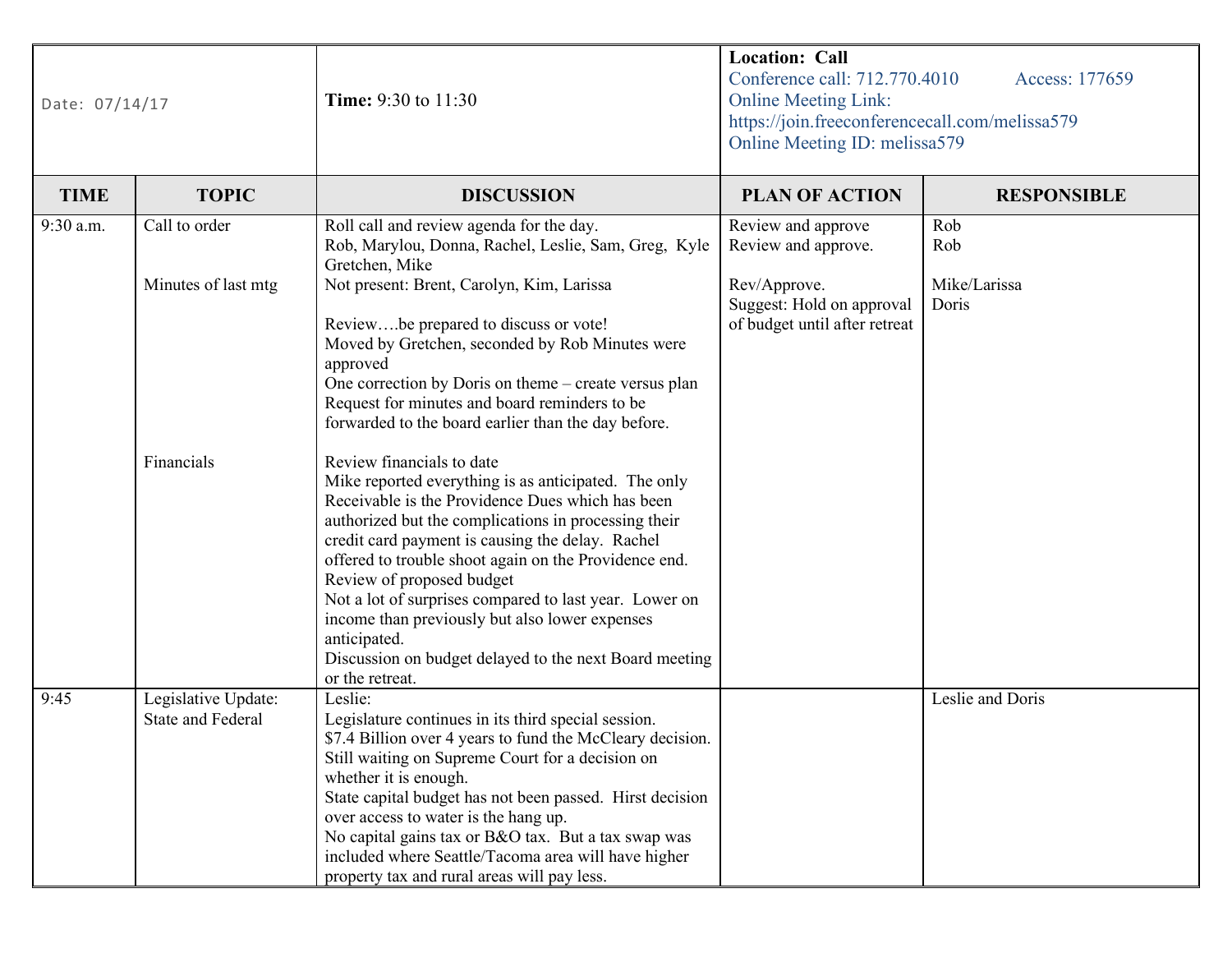| Paid family leave was passed and funded. Premium of<br>.4 % of payroll with 63% paid by employee and 37% by<br>employer.<br>Good news in budget we did get the proviso in the<br>budget to fund the data collection on Home Health &<br>Private Duty Nursing results.                                                                                                                                                           |  |
|---------------------------------------------------------------------------------------------------------------------------------------------------------------------------------------------------------------------------------------------------------------------------------------------------------------------------------------------------------------------------------------------------------------------------------|--|
| Recommendation to go to the first meeting with the<br>Health Dept and see what their plan is and the HCAW<br>get plan to be involved in submitting the data.<br>Proposal that a letter be written that the Board can sign<br>at the Retreat thanking the legislators involved with the<br>passage of this bill.                                                                                                                 |  |
| Mike Pugsley of Ashley Homes and Alliance were left<br>out of the \$10/hour addition and worked the hill hard to<br>get it corrected. Both were successful in gaetting it in<br>the final budget.                                                                                                                                                                                                                               |  |
| Cellphone use and driving ban goes into effect July 23<br>and fines are significant. Providers may want to update<br>their policies for field workers to avoid fining.                                                                                                                                                                                                                                                          |  |
| Face to Face Home Health rules by HCA has been<br>delayed until Fed's update their rules.<br>On the Federal level a bill is now being circulated<br>dealing with Face to Face. Doesn't eliminate but<br>proposed the entire record be reviewed when<br>determining and a resolution to all the outstanding<br>claims.<br>On the Fed level there is a question about Nurse<br>Practioners and PA/'s to sign off on Face to Face. |  |
| Rural Health - Pat Justice is interested in working with<br>Home Health workers in rural areas and willing to work<br>for policies that assist in eliminating hurdles in those<br>areas.                                                                                                                                                                                                                                        |  |
| In Home Services Rules – Hilger claiming he is short<br>staffed and therefore the CR 102 meeting is delayed<br>until August. Stakeholder process has been very<br>thorough. Provided draft to stakeholders through the<br>process. One more opportunity at CR102                                                                                                                                                                |  |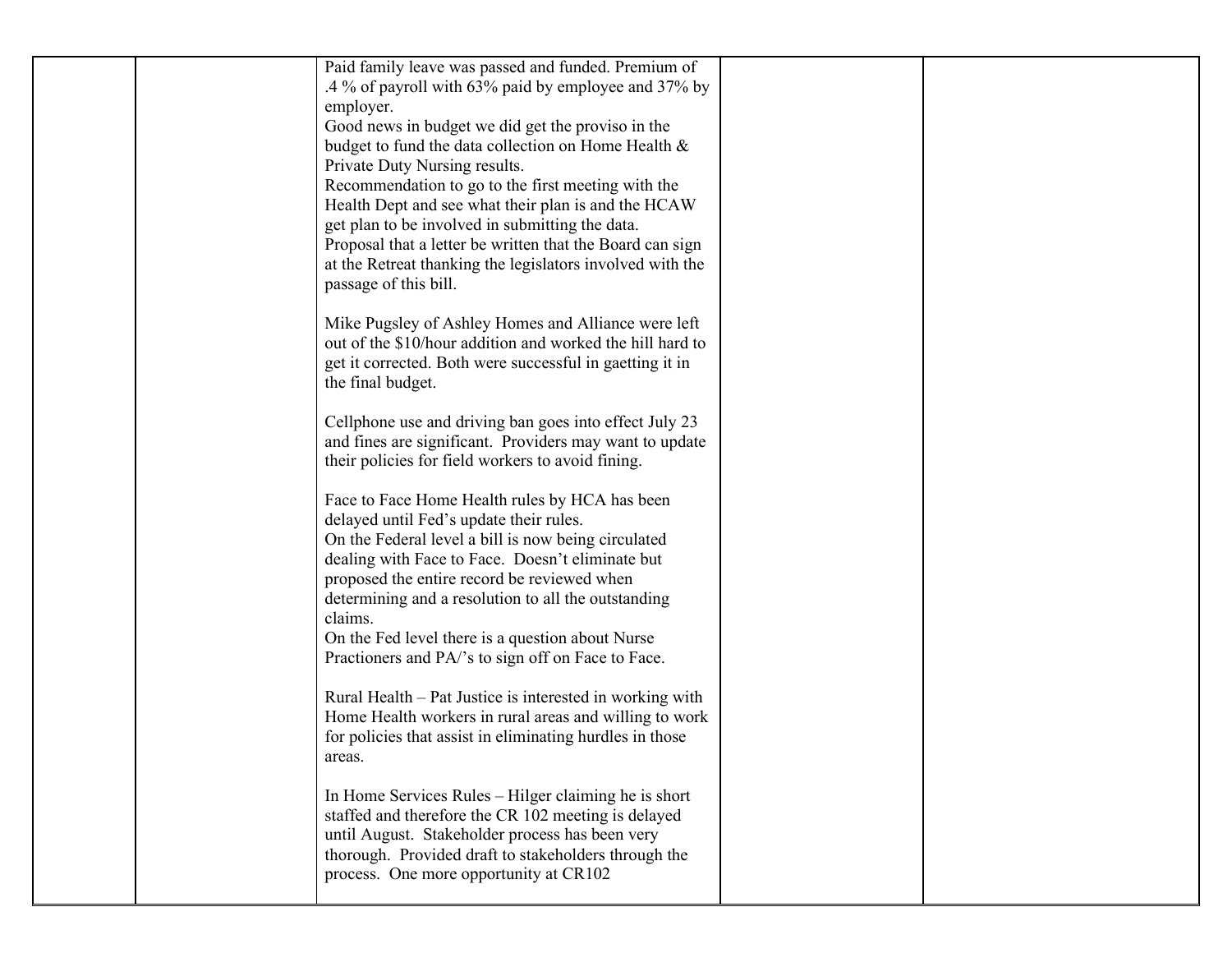|       |                   | Cert of Need for Hospice still in play. One more chance                                                                                                                                                                                                                                                                                                              |                                                                                                                          |       |
|-------|-------------------|----------------------------------------------------------------------------------------------------------------------------------------------------------------------------------------------------------------------------------------------------------------------------------------------------------------------------------------------------------------------|--------------------------------------------------------------------------------------------------------------------------|-------|
|       |                   | to provide comments at CR102 meeting.                                                                                                                                                                                                                                                                                                                                |                                                                                                                          |       |
|       |                   | Meeting next Monday with DOH on Home Care Aid<br>rules. Recommendation, allow Home Health Agencies<br>to create their own education and offer CEUs if they<br>have their own Professional staff to conduct them.<br>HCAW should submit the proposal in writing and<br>participate in the meeting on Monday.<br>Meeting is at 1:30 and information on call in will be |                                                                                                                          |       |
|       |                   | forwarded to Board by Leslie.                                                                                                                                                                                                                                                                                                                                        |                                                                                                                          |       |
|       |                   | Leslie been attending telemedicine group and talking<br>about Home Health. Tie in with Rural Health efforts.                                                                                                                                                                                                                                                         |                                                                                                                          |       |
|       |                   | Federal priorities:<br>Home Health Care planning improvement act – would<br>like the legislators from Washington are not co-signers<br>on the bill and Doris requested if Board members could<br>influence them to sign on it would be strong. Looking<br>for Newhouse, Larson, Smith and McMorris-Rodgers to<br>sign on.                                            |                                                                                                                          |       |
|       |                   | Only 15 nationwide are signed on the Fact to Face bill.<br>Could really use more help with this one as well.                                                                                                                                                                                                                                                         |                                                                                                                          |       |
|       |                   | Rural Health Bill still being developed.                                                                                                                                                                                                                                                                                                                             |                                                                                                                          |       |
|       |                   | Greg Pang reported on a meeting with Sen Cantwell's<br>representative and they are checking on whether the Sen<br>was signed on to the Senate's companion HHC<br>Improvement Act.<br>No Sen companion bill on Face to Face.                                                                                                                                          |                                                                                                                          |       |
|       |                   | Talked about the Republican Health Care proposal<br>Two potential site visits set up but needed to be<br>cancelled and CHHH still working to set up a home<br>visit for her.                                                                                                                                                                                         |                                                                                                                          |       |
| 10:00 | Rural Home Health | State Office of Rural Health and HCAW to meet with<br>Rural Home Health agencies in person and virtually,<br>and explore barriers to home health in order to advise<br>on policy change. (Rural Health Program is ally in<br>opposition to Medicaid Face to Face).                                                                                                   | Report back to Board after<br>assessment and<br>recommend best follow up<br>for HCAW in regards to<br>Rural home health. | Doris |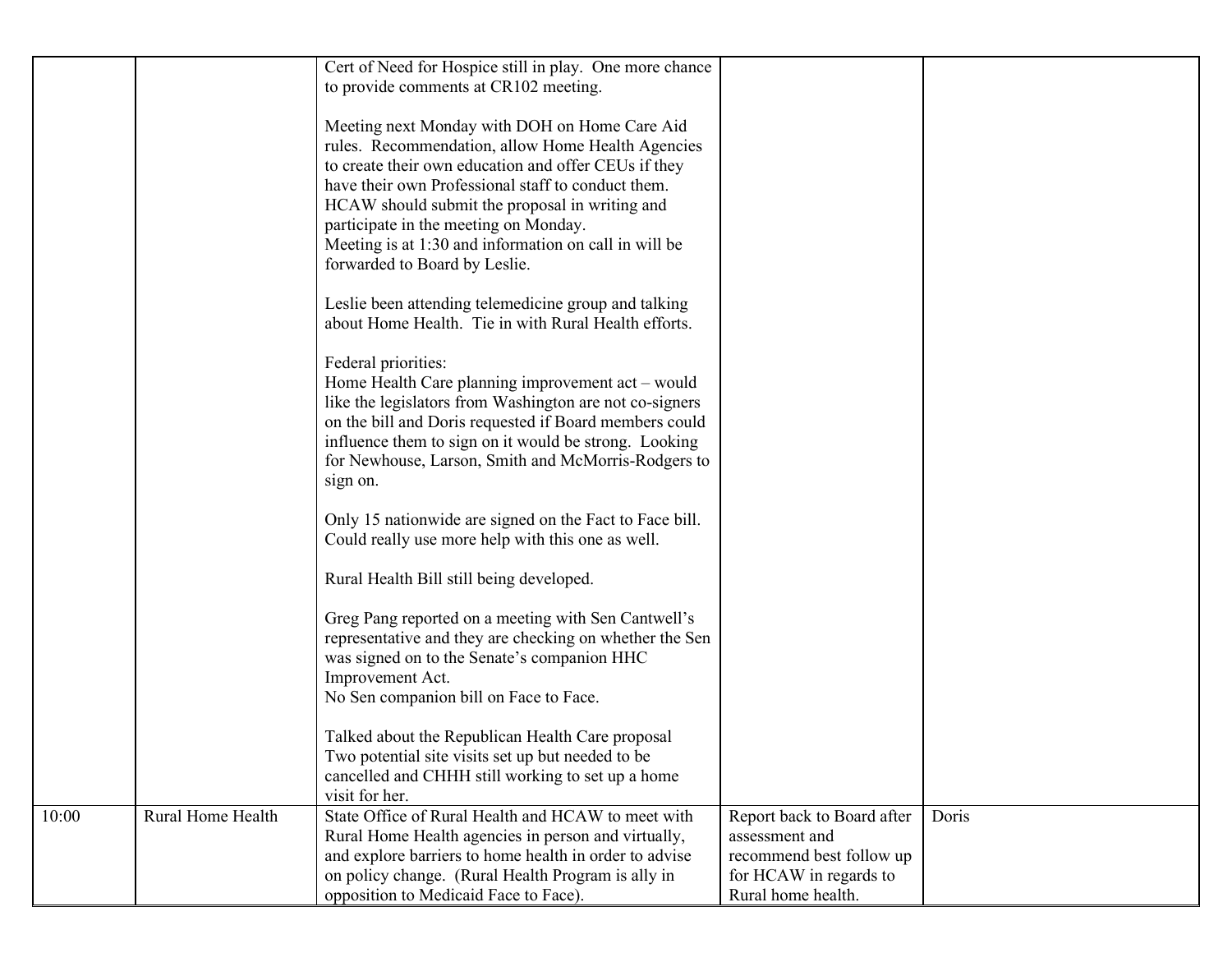| 10:30 | Elevating<br>Home/NAHC/Council<br>of States/Forum of<br><b>States</b> | National organizations vie for attention of state<br>constituents; limited resources (people and finances) do<br>not allow HCAW to be members of all.<br>Proposed HCAW plan: Continue with NAHC<br>membership, Forum and Council membership (Council<br>is member of Elevating Home).<br>Rationale: NAHC legislative, regulatory and legal<br>advocacy speaks for itself. HCAW relies on and<br>integration/coordination with state associations has been<br>greatly enhanced in the past two years. Elevating Home<br>is new entityHCAW can stay abreast of<br>developments through Council membership and Greg<br>Pang feedback. Council operates independently of<br>NAHC, but current president remains active with<br>NAHC and Elevating Home and Forum.<br>Q: is the new organization intending to compete with<br>NAHC?<br>The undertone certainly seems to be though they say<br>not. Doris reported that some State Associations have<br>been alienated by NAHC and left. They haven't proven<br>themselves to date and NAHC is still the go to voice in<br>DC.<br>Beyond the March on Washington each year HCAW<br>hasn't really participated even though there are a<br>number of Forums and States meetings. Question: with<br>so many groups how much do we need to be a part of as<br>an Association?<br>From a time commitment there is no way the Executive<br>can participate in all of them.<br>Proposal to stay the current course and then review<br>regularly going forward. Consider the best ROI on our<br>advocacy investment and time commitment.<br>Elevating Home coming up this fall and Greg Pang<br>making arrangements to attend. Proposal, allow<br>Providers to determine what is best for them and not<br>recommend one association over another. Clearly,<br>much behind the scenes motivation for getting the new<br>group off the ground. | Discussion and feedback<br>from members. |  |
|-------|-----------------------------------------------------------------------|--------------------------------------------------------------------------------------------------------------------------------------------------------------------------------------------------------------------------------------------------------------------------------------------------------------------------------------------------------------------------------------------------------------------------------------------------------------------------------------------------------------------------------------------------------------------------------------------------------------------------------------------------------------------------------------------------------------------------------------------------------------------------------------------------------------------------------------------------------------------------------------------------------------------------------------------------------------------------------------------------------------------------------------------------------------------------------------------------------------------------------------------------------------------------------------------------------------------------------------------------------------------------------------------------------------------------------------------------------------------------------------------------------------------------------------------------------------------------------------------------------------------------------------------------------------------------------------------------------------------------------------------------------------------------------------------------------------------------------------------------------------------------------------------------------------------------------------------------------------------------------|------------------------------------------|--|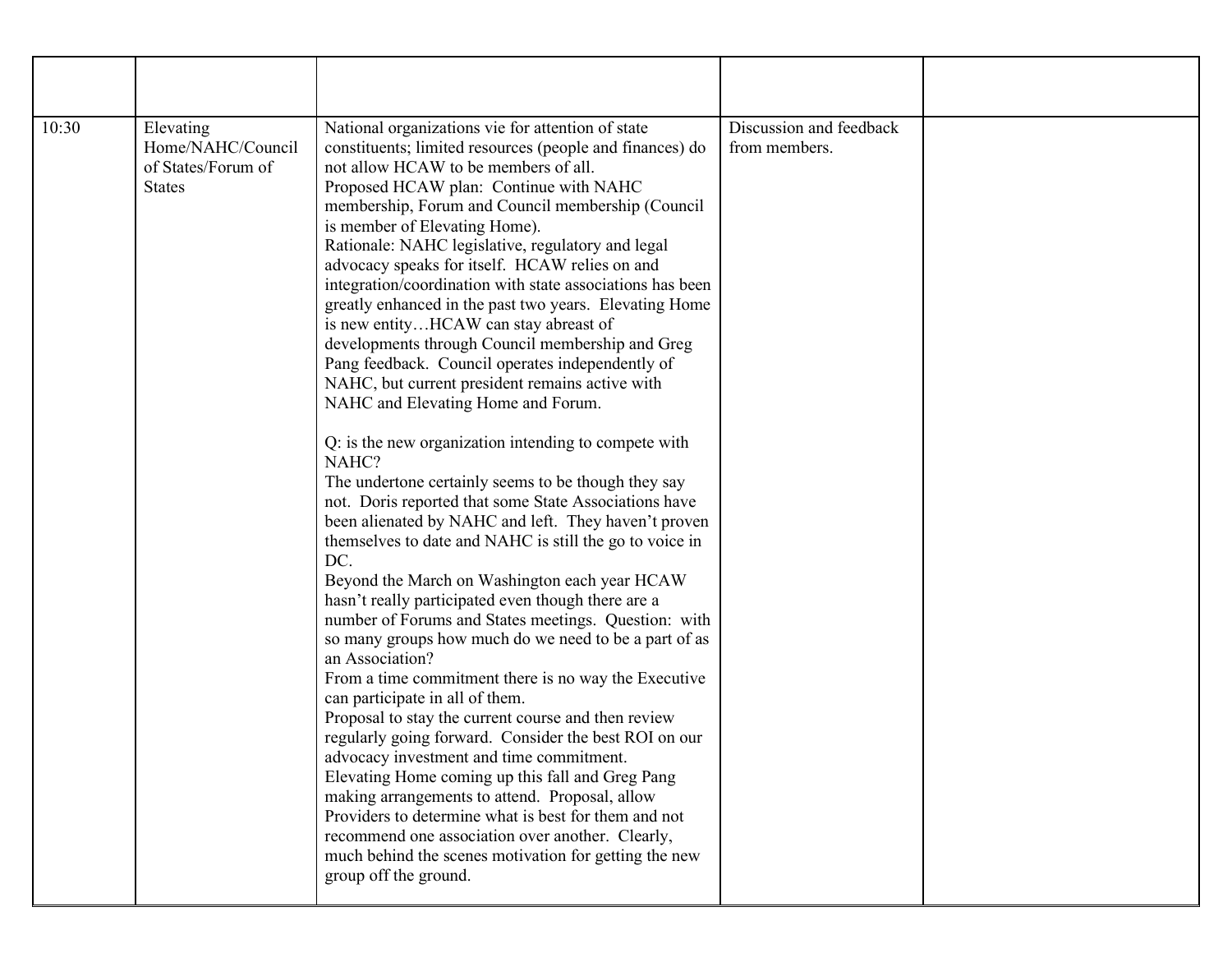| 11:00 | <b>Evaluations</b> | Board and staff evals<br>To date only 4 response to the annual evaluation.<br>Link to logon will be resent.                                                                                                                                                                                                                                                                                                                                                                                                                                                                                                                                                                                                                                                                                                                              | Status? Results? | John                |
|-------|--------------------|------------------------------------------------------------------------------------------------------------------------------------------------------------------------------------------------------------------------------------------------------------------------------------------------------------------------------------------------------------------------------------------------------------------------------------------------------------------------------------------------------------------------------------------------------------------------------------------------------------------------------------------------------------------------------------------------------------------------------------------------------------------------------------------------------------------------------------------|------------------|---------------------|
| 11:15 | Retreat            | Further planning, content and logistics<br>Carpoolsovernights? Camping? Hotel?<br>Start time for the retreat is 11:00 AM and will go to<br>about $4:00 \text{ PM}$<br>Lunch will be provided<br>Doris does have room for anyone interested in trailering<br>and tenting. Also a couple of extra bedrooms if anyone<br>is interested in staying at the location.<br>Rob will be staying at a Yakima Hotel along with Brent.<br>Question on who will be facilitating?<br>Q: Was there a board discussion about who? A: Was<br>discussed on a board call, Rob suggested we could look<br>back at notes. Suggested it is better to have someone<br>outside the organization who can challenge the Board.<br>Mentioned the rationale was that due to John's<br>experience and since he is removed from the industry<br>that it would be okay. |                  | Rob, John and Doris |
| 11:30 | <b>Adjourn</b>     |                                                                                                                                                                                                                                                                                                                                                                                                                                                                                                                                                                                                                                                                                                                                                                                                                                          |                  | Rob                 |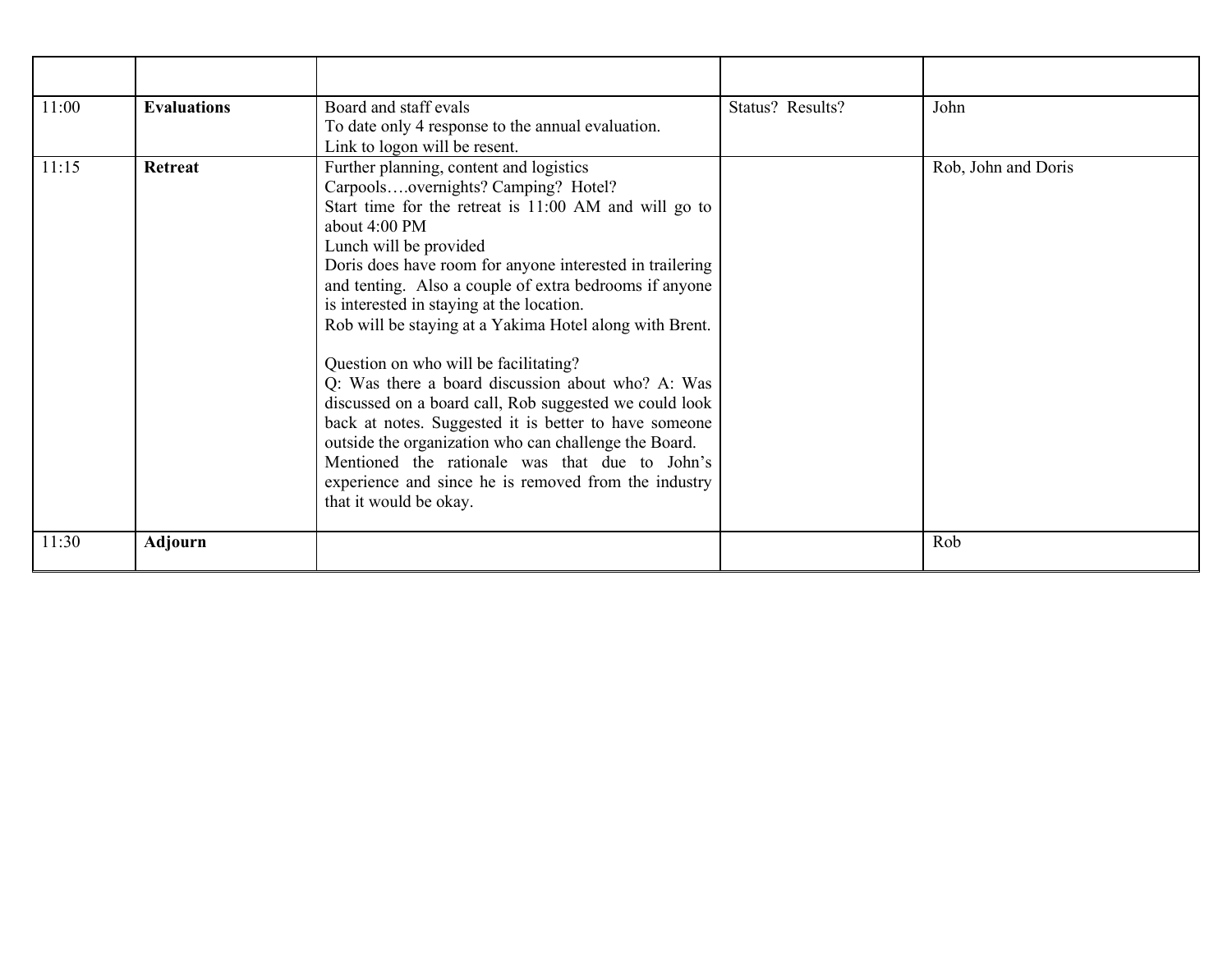#### *HCAW Annual Planning Retreat Friday August 18, 2017, 10AM – 3PM Visaya Farm, Cowiche, WA*

# **AGENDA**

Outcomes for the day:

- $\blacktriangleright$  Have fun!
- $\triangleright$  Identify the vision for the future of the Association
- $\triangleright$  Establish priorities for the Board and Management

| 9:30          | Continental Breakfast - Tour of the Visaya Farm                                     |                   |
|---------------|-------------------------------------------------------------------------------------|-------------------|
| 10:00         | Welcome, importance of Vision                                                       | Doris             |
| 10:10         | Ice Breaker                                                                         | Rob               |
| 10:30         | <b>Business Meeting</b><br>Review Annual Meeting Venue options                      | All               |
| 10:40         | Review of Accomplishments in the past year<br>Other accomplishments or achievements | Doris, Rob<br>All |
| 11:00<br>Noon | What does the future of the industry hold?<br><b>Lunch break</b>                    | All               |
| 12:45         | Any ideas still to address from the morning?                                        |                   |
| 1:00          | How does HCAW get to our preferred future?                                          | All               |
| 1:30          | Report out from small groups; discussion on the suggestions                         | All               |
| 2:15          | <b>Action Planning</b>                                                              | All               |
| 2:50          | Debrief on the day                                                                  | All               |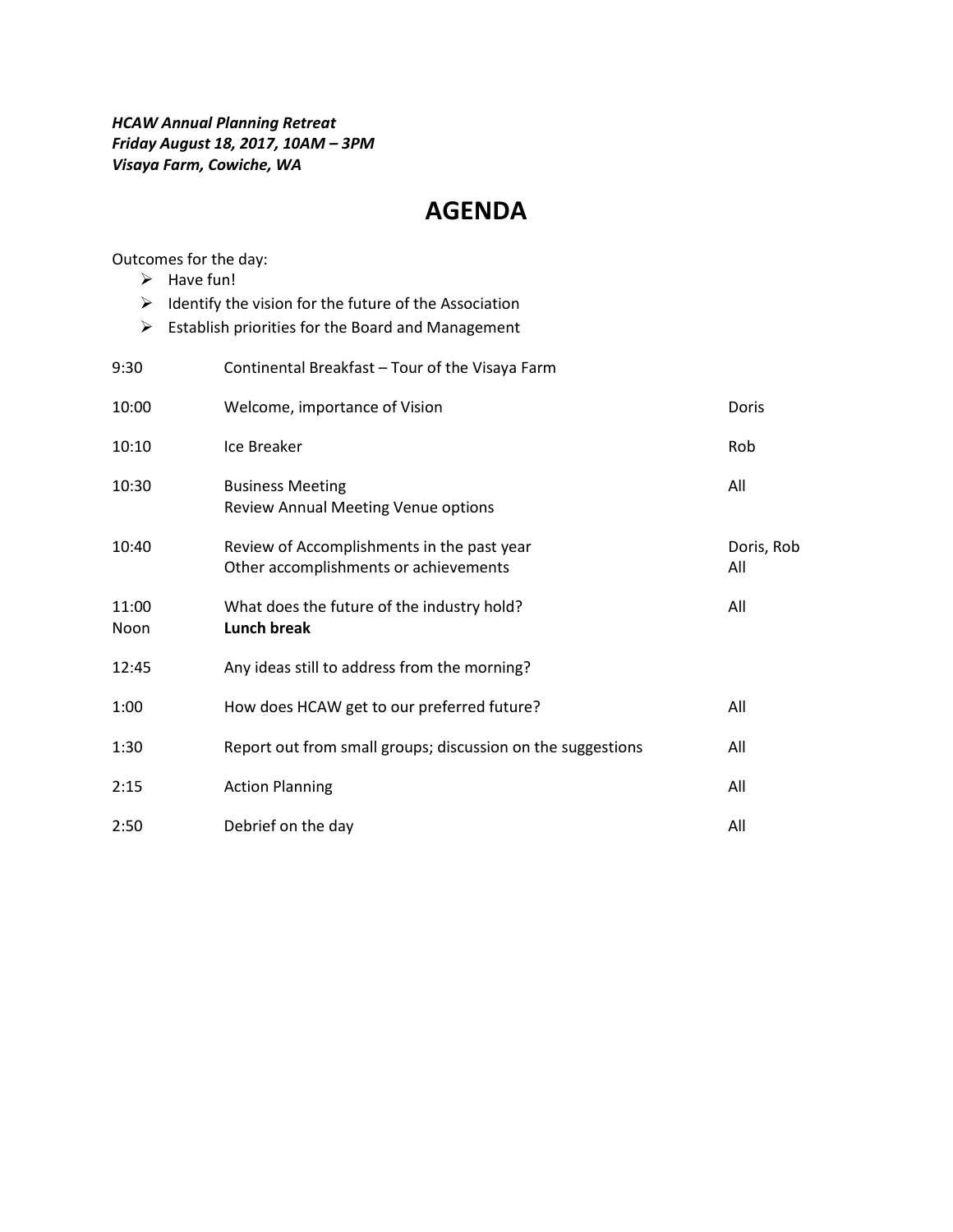## **Highlights of HCAW 2016-2017 Accomplishments and Activities**

## **Advocacy: State**

- Sponsored Hill Day: Educated 66 lawmakers on HCAW issues.
- Educated 30 plus participants on lobbying how to's and major issues
- Participated in HCA work group to develop plan to gather data to present to legislature.
- Successfully promoted inclusion of the data gathering plan in law.
- Participated in In Home Services Rules revisions/workshops.
- Participated in In Home Services Roundtable meetings.
- Provided position statement and feedback on Medicaid Face to Face. Were successful in getting the implementation delayed.
- Provided comments on NAC rules.
- Provided comments on Home Care Aide rules in regards to continuing education. Were able to get additional clarification on the relevance of these rules to medicare certified and non medicare certified home health.
- Included in state rural palliative care work group (in process).
- Included in rural home health discussion, resource sharing and planning.
- Successfully advocated against the HCA's initial requirement that the \$10 increase for MICP had to go directly to nursing wage increase.

## **ADVOCACY: FEDERAL**

- Visited all 12 congressional offices in DC and educated staff/congressmen-women on HCAW priority issues.
- Coordinated a virtual meeting with Congresswoman McMorris Rodgers and two constituents to discuss federal issues on Virtual Lobby Day.
- Increased participation by members in Virtual Lobby Day.
- Developed joint home visit guidelines and promoted joint home visits with our member organizations. Rep. Kilmer is going on joint visit August 15.
- Obtained support of 6 representatives for HR 1825 to date.
- Signed on to letters of support for IPAB repeal.
- Sent letter to CMS voicing concern over 9/16 decision to end contract with OASIS Answers, Inc to provide support/guidance to Education Coordinators.
- Letter to Trump Transition team.
- Signed on to NAHC Rural Access Act
- Letter to WSMA requesting their support of resolution by Medical Society of NY to eliminate Face to Face…this was to be presented at the June AMA delegate meeting.
- Meeting with other state associations in the NGS community of Forum of States that are working to improve relationships and establish in person meetings with NGS on a regular (annual?) basis.
- Provided liaison between CMS and Medicare agencies during the early registration and initiation of the HHVBP process.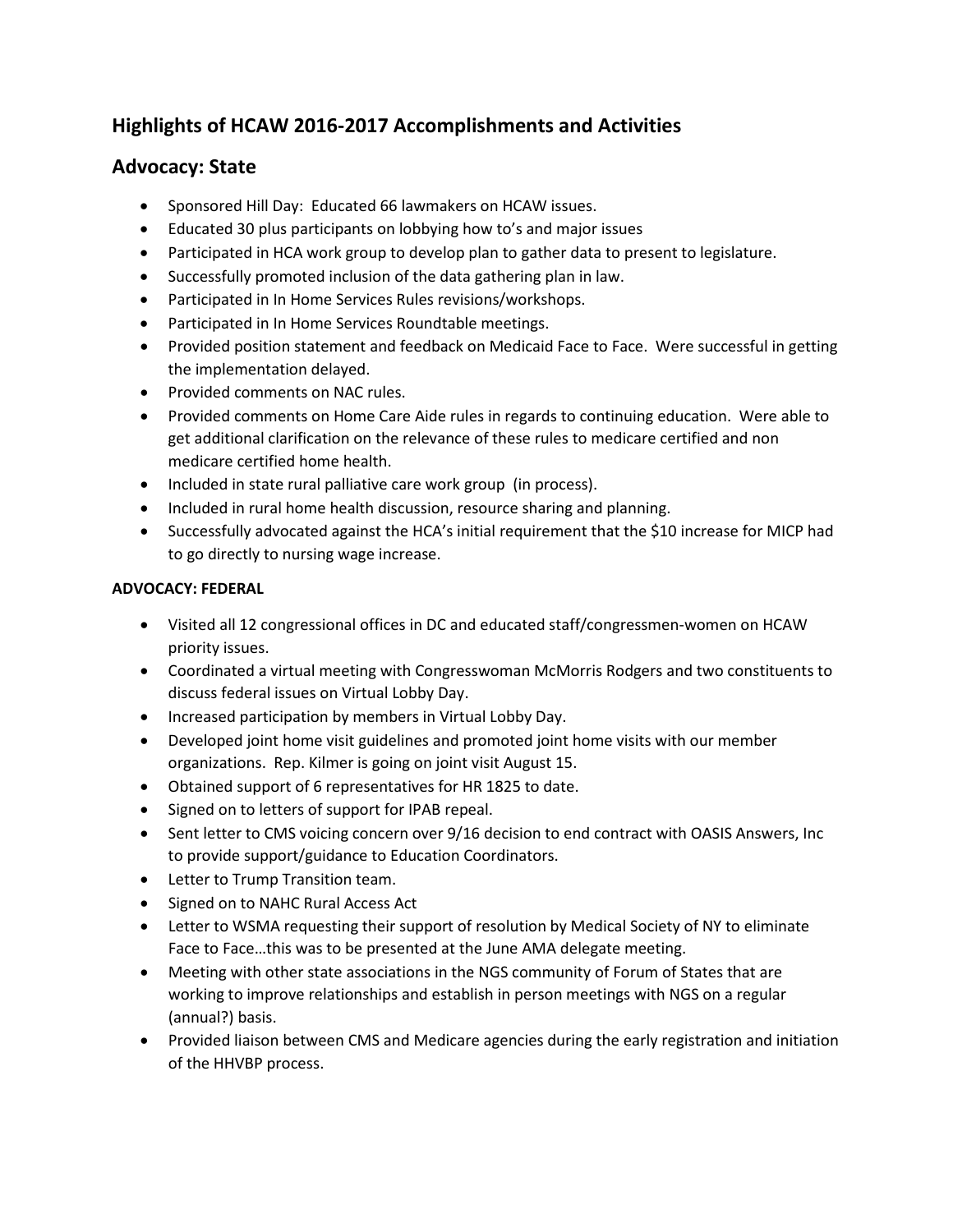## **Education:**

- Sponsored 3 day preconference/conference.
- Hosted 2 day on site OASIS course and COS-C testing.
- Provided HCAW online university free to members.
- Provided 14 revenue share webinars to members in 2017 so far.
- Added WCEI as a partner for discounted wound care certification education**.**

## **Community:**

- Served on steering committee for Health Connections to promote the importance of this model of care being linked to a home health agency.
- Provided education on HHVBP to CHI/Highline PAC Coordination group.
- Presented at NW Rural Healthcare Conference on Rural Home Health.
- Presented with group of Board members at Aging Services Transitions in Care Conference.
- Supported presentation by Board members at Leading Age conference.
- Increased the number of vendors at the conference from 8 to 18.
- Increased the number of sponsorship dollars at the conference…from \$12,940 to \$23,825
- Served on the convening panel for the "State of Reform" conference
- Served on the planning committee for the Aging Services Transitions in Care Conference.
- Attended and promoted home health inclusion in the Washington State Hospital Association Safe tables
- Met with WSHA representatives to discuss working relationship in regards to rural health and inclusion of home healthcare.
- Outreach to CAH hospitals regarding home health access.
- Outreach visits in conjunction with DOH Rural Health Program to Rural home health providers to discuss barriers to care and establish recommendations for policy changes.
- Revised the web site adding forums for postings/comment/discussion
- Increased the frequency of the newsletter….weekly or every two week news briefs.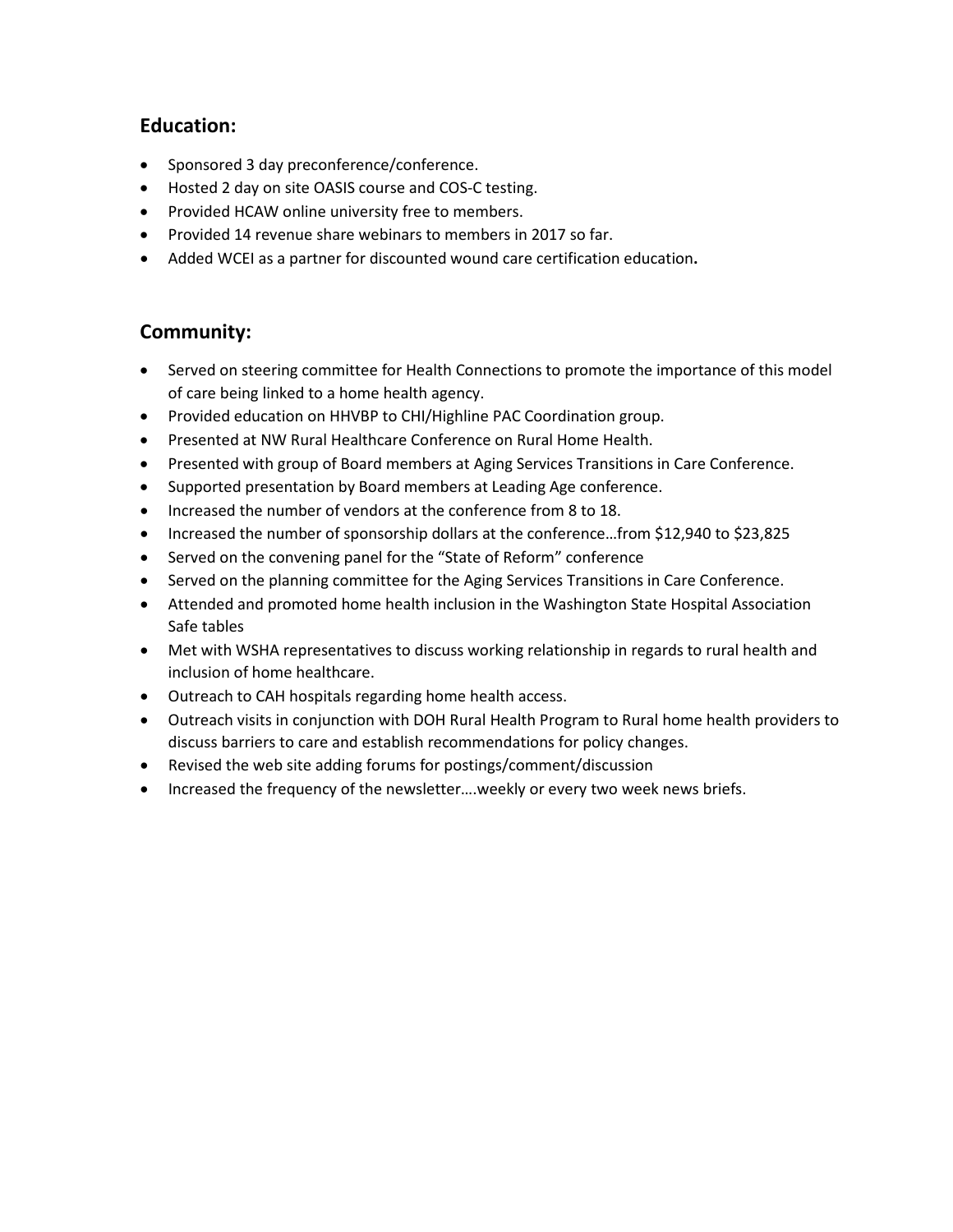## **HCAW August 2017 Public Policy Update** Prepared by Leslie Emerick, Governmental Consultant

#### **Legislative Overview**

State legislators did finalize a compromise budget before midnight on June  $30<sup>th</sup>$  to continue to fund the state operating budget as the new fiscal year began on July 1, 2017, but we still don't know if it will satisfy the WA State Supreme Court in meeting the constitutional mandate of fully funding education in WA State…which is still being reviewed by the courts.

What they did not do was pass a capitol budget. According to the Olympian newspaper, the lack of a budget is holding up construction projects around the state because of a dispute over rural water rights in another Supreme Court Decision called ["the Hirst Decision"](http://www.seattletimes.com/opinion/implement-hirst-decision-to-allocate-states-water-rights-cautiously-and-fairly/). It has thrown local governments, schools and community organizations waiting for expected money into limbo. The capitol budget was expected to have roughly \$4 billion in construction money, including about \$1 billion for K-12 school construction. But gridlock over the water policy brought the capital budget down with it. I assume negotiations are still going on, but do not know when they will return to finish their work on the capitol budget. Read more here:

<http://www.theolympian.com/news/politics-government/article165594657.html#storylink=cpy>

This fall there are five special elections in the Senate to replace Senators that have moved on to new jobs or passed away. The big race is in the 45<sup>th</sup> district around Issaquah where Andy Hill, the former Ways and Means chair, passed away last year from cancer. This race could determine control of the Senate between the Republicans, who currently have the majority, to the Democrats. The current Senate vote split is 25/24 with one Democrat voting with the Republican caucus. A change in the 45th district to a Democrat would change the balance of power in the Senate. It could be the most expensive race in the WA legislative history of fundraising. Here is an article on that race if you are interested: [http://www.seattlepi.com/local/politics/article/Democrat-Dhingra-leads](http://www.seattlepi.com/local/politics/article/Democrat-Dhingra-leads-trial-heat-in-heated-State-11726021.php)[trial-heat-in-heated-State-11726021.php](http://www.seattlepi.com/local/politics/article/Democrat-Dhingra-leads-trial-heat-in-heated-State-11726021.php)

#### **Budget Update**

## *Budget proviso for a CON Report*

The operating budget also included a report back to the legislature on certificate of need in WA State. Here is the language from the proviso:

\$25,000 of the general fund—state appropriation for fiscal year 2018 is provided solely for the department to prepare and submit a report about the certificate of need program to the governor and the appropriate fiscal and policy committees of the legislature by October 1, 2017. By health care setting, for each of the preceding ten fiscal years, the report must show the total number of applications, the total number of accepted applications, the total number of beds requested, the total number of beds approved, and a summary of the most common reasons for declining an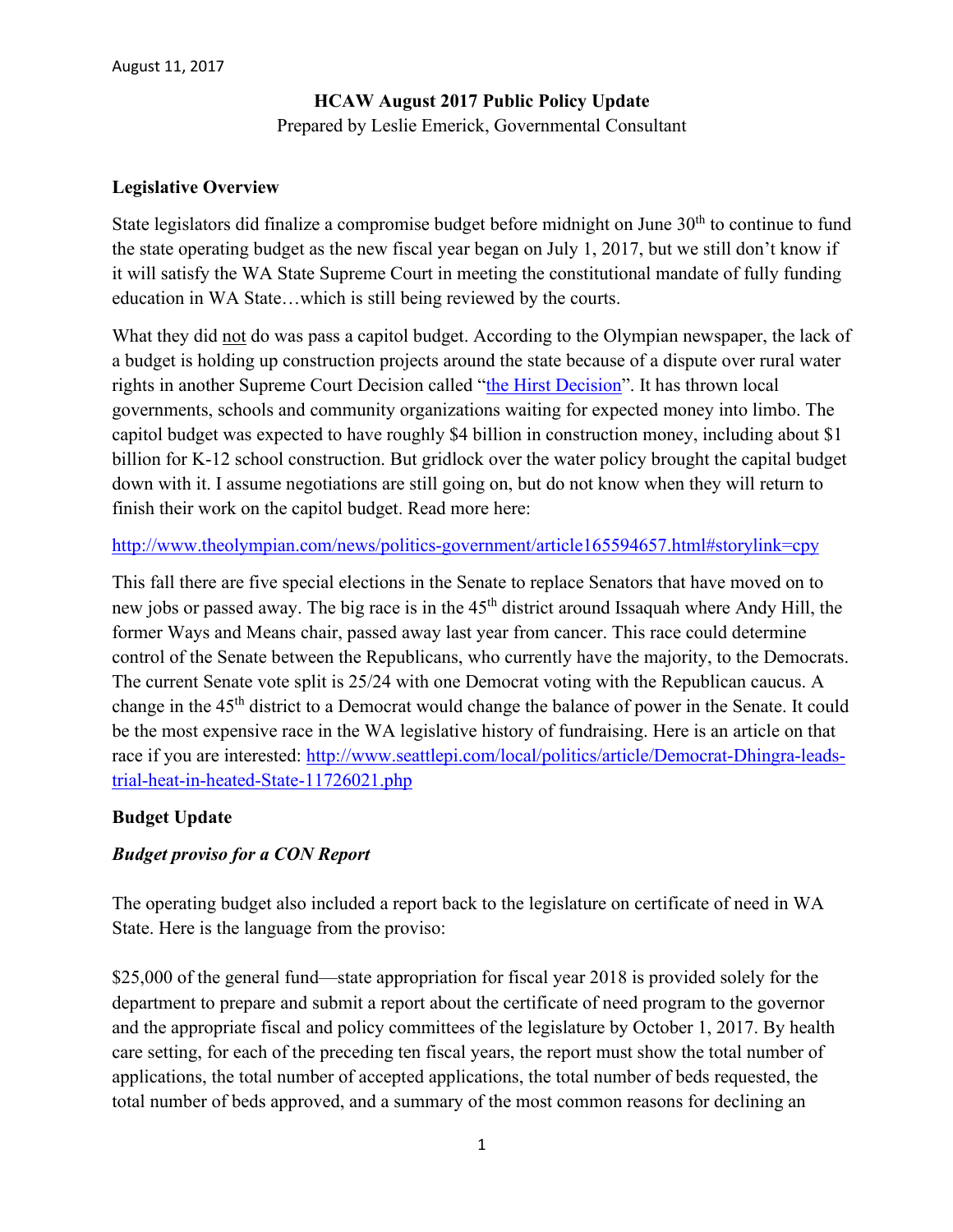application. The report must include suggestions for modifying the program to increase the number of successful applications. At least one suggestion must address the goal of adding psychiatric beds within hospitals.

Here is the recent communication from DOH requesting comment: The Washington State Department of Health has the opportunity to provide a report to the Washington State Legislature on the Certificate of Need program. As we prepare the report, we hope that you will be part of this process by sending us your suggestions for how to best improve this program.

The deadline for the report is October 1, 2017. For this reason, we must receive your suggestions by August 15. While we will review and consider all suggestions, for purposes of meeting the legislative deadline, all responses received by this date will be included in an appendix in the final report. We hope you understand the need to meet our tight deadline and hope you will be able to contribute to the report. The Department will also ensure that you receive a copy of the final report submitted to the Legislature. As we are on a tight deadline, we will only be able to accept written comments. To submit your comments by e-mail, please send them to his email at: [Timothy.Farrell@doh.wa.gov.](mailto:Timothy.Farrell@doh.wa.gov)

## *Home Health Nursing Report Budget Proviso*

The [Implementation of the Home Health and Private Duty Nursing Plan](https://www.hca.wa.gov/assets/2eshb-2376-home-health-nursing.pdf) is included in the budget. WSHPCO has lobbied for this report during our In-Home Services Day in Olympia. This data should provide the justification for rate increases in the future. The first meeting was held in Olympia on August  $7<sup>th</sup>$  to begin the data collection process. There is a report due to the legislature as an update by December 2017, but the data collection will take until December 2018 before a recommendation on increasing rates for home health will come out from the Health Care Authority. The proviso identifies the potential cost saving opportunities that may exist through improved access to private duty and home health nursing statewide.

## *Public Policy Update*

## **In-Home Services Roundtable**

DOH has a quarterly meeting (7/18/17) with stakeholders in regulated under the In-Home Services program. We review issues related to home care, home health and hospice. There was discussion around the CE Requirements for home care aide's rulemaking regarding the 12 CEs that all longterm care workers must have. Nursing assistants are not required to have the 12 CE's.

John is still working on the In-Home Services rules. One of the hang-ups is around TB testing and a risk assessment based approach. He is working in the Significant Analysis document that is required for rules that have a big impact on an industry or profession. We also discussed that Nurse Delegators received a 7% increase in the operating budget for DSHS contracted nurse delegators. There is a nurse delegation conference in October 13-14 if anyone is interested.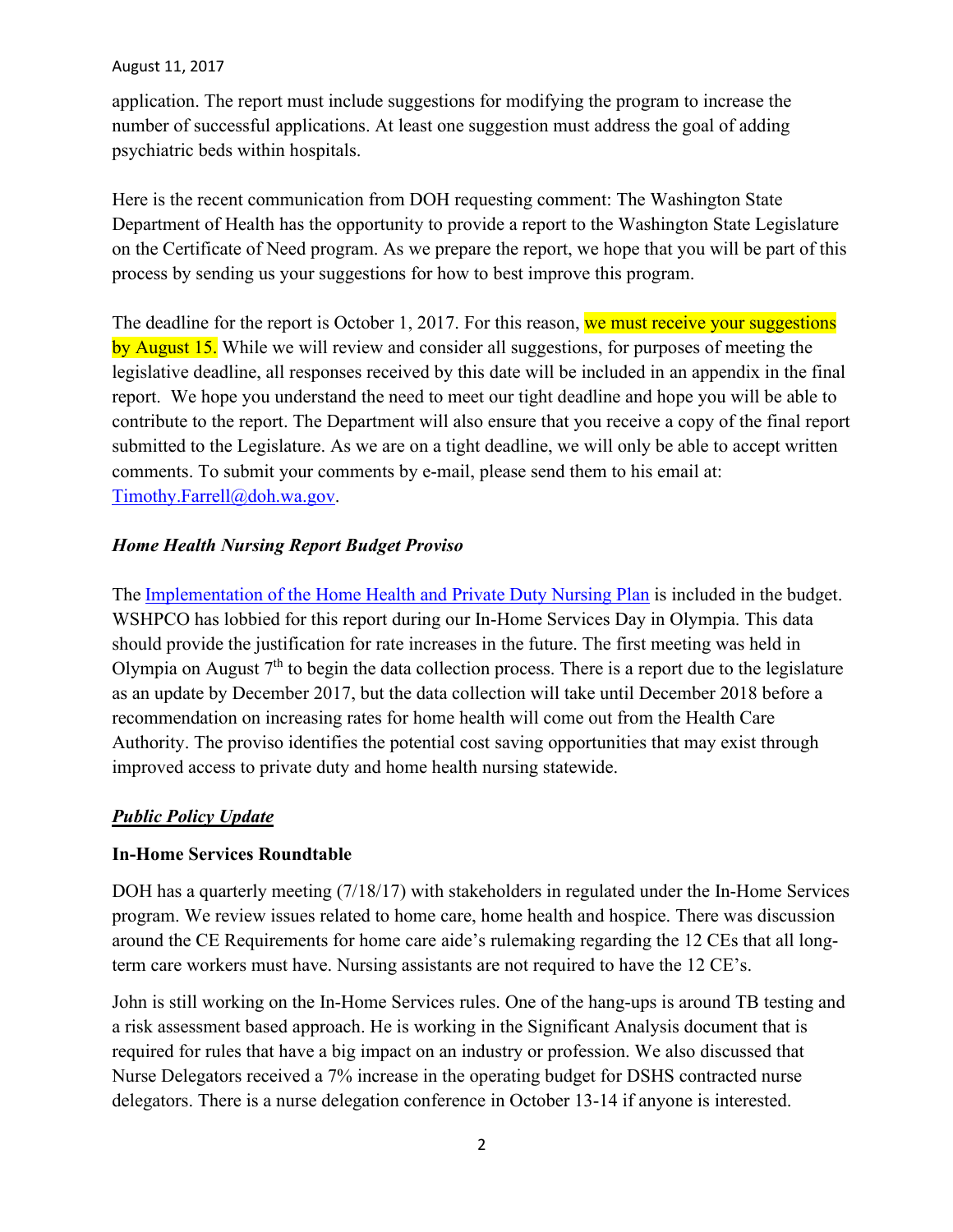#### **Department of Health In-Home Services Rules**

There has been a delay at DOH for the filing of the CR-102 until early fall. The CR-102 will announce a formal public hearing date whereby interested parties can attend and submit official comments and or testify regarding the proposed new rules. After the public hearing, the department will formally respond to any comments or testimony. A CR-103 will be filed shortly afterwards to announce that the rules are now effective.

#### **Hospice CON Rules**

Hospice Certificate of Need (CoN) rules are moving towards the CR-102 but are running late as well. The budget proviso mentioned above has also delayed the final rules hearings. According to Kathy Hoffman at DOH, the CR 102 packet is currently being reviewed by DOH economists for a Significant Analysis and staff should be prepared to have a CR 102 hearing by mid-October. If you are interested in a description of the DOH Rulemaking process go to: <http://www.doh.wa.gov/AboutUs/RuleMaking/WhatisRuleMaking>

#### **Home Care Aide Rulemaking**

A meeting for the Home Care Aide Rules was on July 17<sup>th</sup> where we reviewed the latest version of the rules. It was a well attended meeting with lots of good discussion. The department is revising the rules to make them easier to understand and reduce ambiguity. The staff was able to gain clarity on many issues that were still unresolved around home care aides.

## **HCAW Meeting with Lorrie Mahar, DSHS HCA Training Manager**

In order to streamline approval of continuing education for home health and home care personnel, HCAW is proposing the following, which would apply to non-Medicare home health agencies that employ NAR's that are also Home Care Aides, and to non-Medicare home health agencies that also operate home care agencies. Current law states:

RCW 74.39A.331 Only training curriculum approved by the department may be used to fulfill the training requirements specified in this section. The department shall only approve training curriculum that:

- (a) Has been developed with input from consumer and worker representatives; and
- (b) Requires comprehensive instruction by qualified instructors.

HCAW proposes that the Department develop an interpretive statement that would authorize the administrative or supervising nurse at the home health agency to approve the CE provided to home care aides that are employed by their agency. The approval authority would be relegated to the agency responsible for the quality and care provided to their clientele.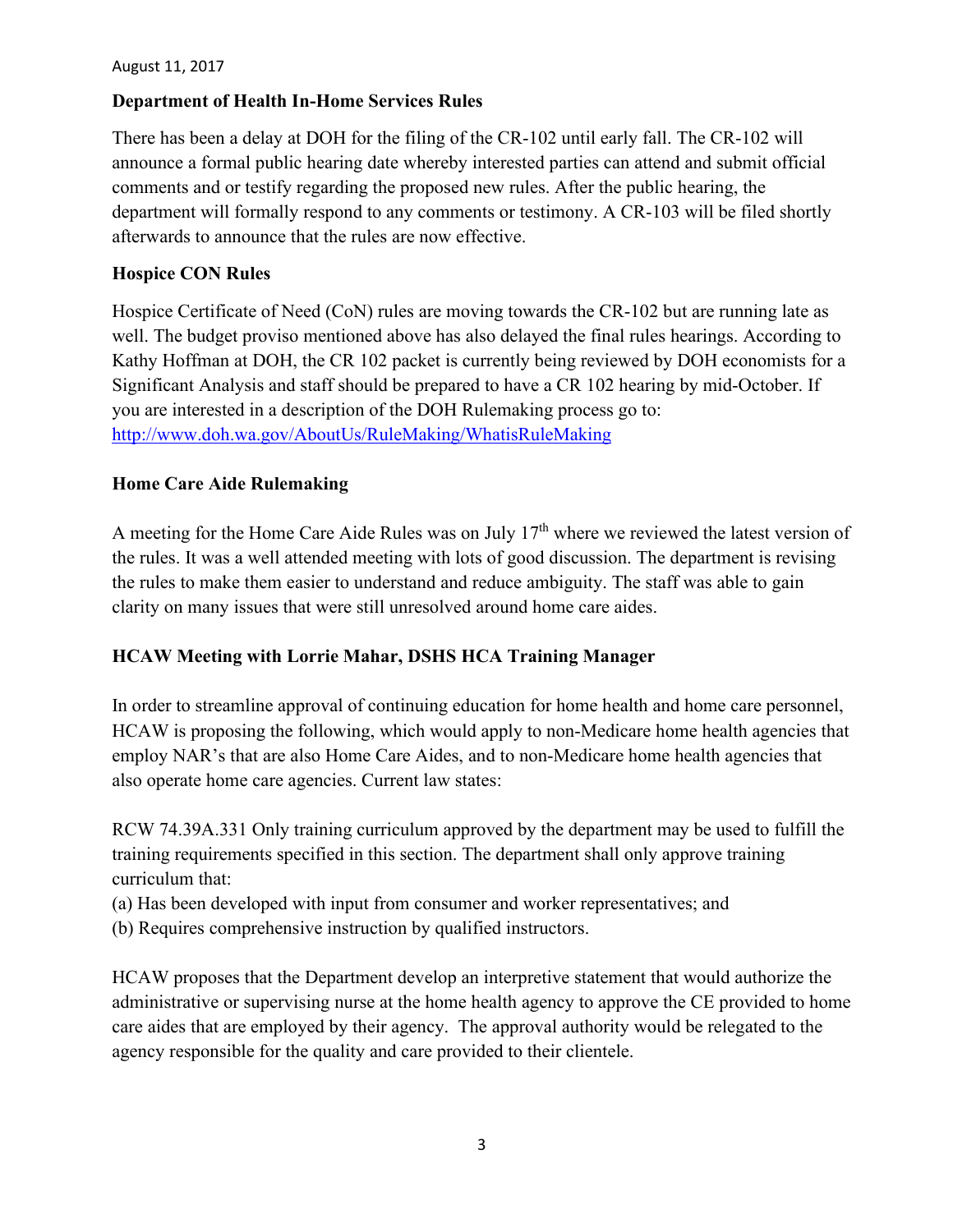## **DOH Licensing System (EILERS) Update**

DOH was needing to upgrade their software program for licensing and certification at the agency. The current system is on the verge of failing and that the will need to replace the current system at a cost of around \$15 million. The department will need to increase all licensure fees from between \$8-\$10 for the next 4 years.

At the WNSG Conference I attended last week we received an update on why the software needs to be updated and why there is a shortage to pay for it. The state legislature "swept" the professions O2G account 2 years ago to pay for the start up of the marijuana regulatory oversight. I am not sure of the amount that was taken, but there was a promise of putting the funds back into the account when the marijuana tax money started to come it. The legislature has not refunded that money so far. This is one of the reasons that they are short in paying for the professions software program update.

## *Public Policy Outreach*

#### **DOH Workgroup Kickoff for WA Palliative Care-Rural Health Integration Initiative**

I participated in another meeting with Pat Justis and staff at the DOH WA Palliative Care-Rural Health Integration Initiative on August 2. I mentioned my efforts to get this group before the WA State Telehealth Collaborative. The collaborative leader, Dr. Scott has invited the group to speak at the August 24<sup>th</sup> meeting at Children's Hospital on Telemedicine and Palliative Care.

#### **WA State Telemedicine Collaborative**

I will be attending the next WA State Telehealth Collaborative Meeting on August 24th, 2017 at the Children's Hospital in Seattle. I brought up the Telemedicine Collaborative at the DOH Rural Health Palliative Care meeting and suggested that they do a presentation to the Collaborative members on their efforts to provide palliative care through telemedicine in rural communities.

#### **Medicine Take Back Legislation**

I continue to participate in the discussions around the Medicine Return bill that will be reintroduced in the 2018 legislative session. We did a debrief on the 2017 session and discussed how to work together to pass the [Secure Drug Take-Back Bill](http://app.leg.wa.gov/billsummary?BillNumber=1047&Year=2017) in the 2018 session. We discussed how to coordinate our interim advocacy, lobbying, and media work to build support for the bill.

WA State Dementia Coalition: I participated in the meeting is on July 14<sup>th</sup>. There were discussions on the Bree Collaboratives efforts to address Advanced Directives for people with Alzheimer's Disease. I plan to listen in to the upcoming meetings with the Bree Collaborative on this issue.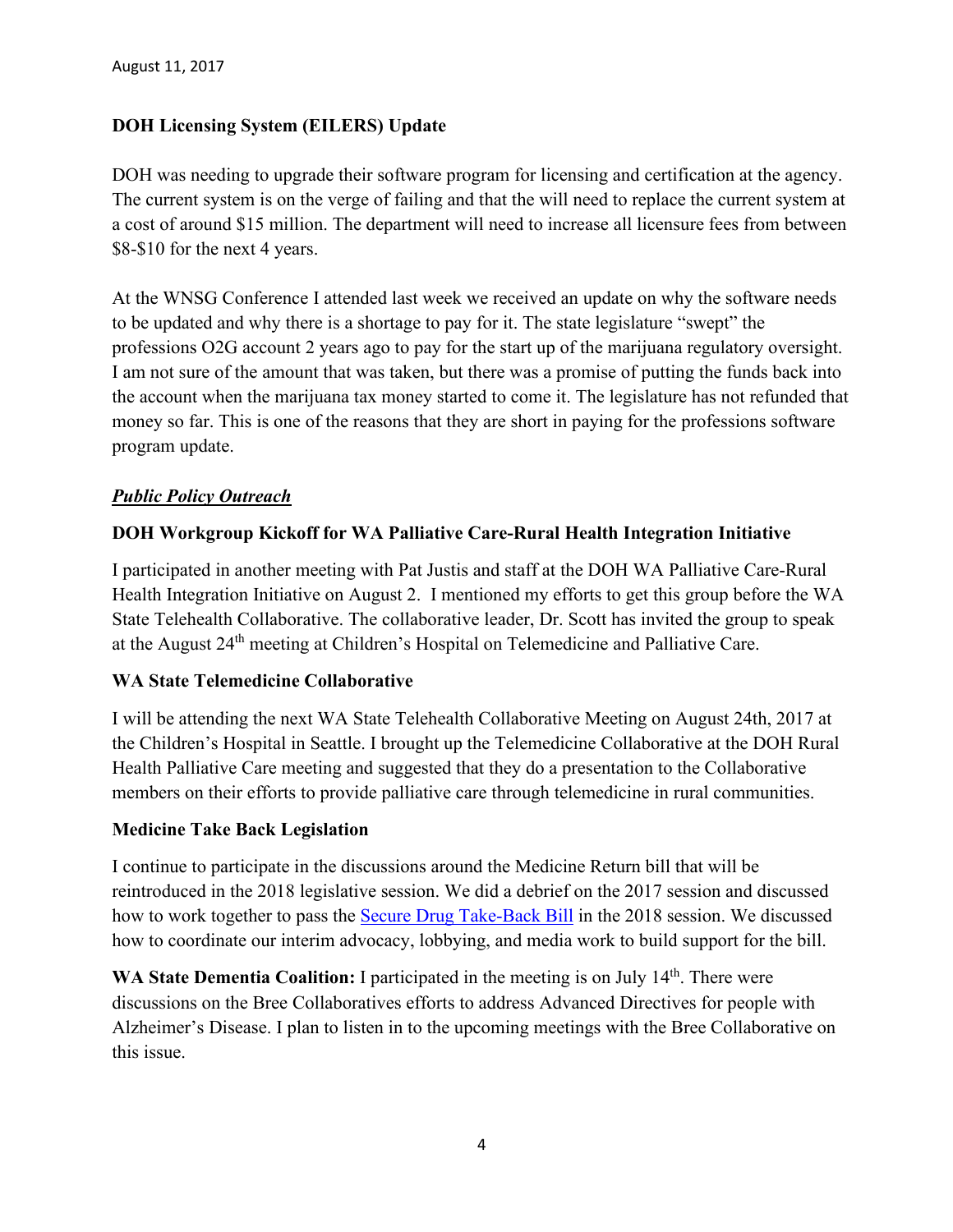Here are some highlights from the recent update from the coalition. David Bucher at Franciscan has requested 500 copies of the Dementia Road map! Thanks David, please let us know how that works for your patients!

## **Dementia Road Map – is attached (again) above, and posted on our webpage – do you want print copies\*?**

Online/PDF version -

[https://www.dshs.wa.gov/sites/default/files/ALTSA/stakeholders/documents/AD/Dementia%20Ro](https://www.dshs.wa.gov/sites/default/files/ALTSA/stakeholders/documents/AD/Dementia%20Road%20Map%20-%20A%20Guide%20for%20Family%20and%20Care%20Partners.pdf) [ad%20Map%20-%20A%20Guide%20for%20Family%20and%20Care%20Partners.pdf](https://www.dshs.wa.gov/sites/default/files/ALTSA/stakeholders/documents/AD/Dementia%20Road%20Map%20-%20A%20Guide%20for%20Family%20and%20Care%20Partners.pdf)

- We did a limited print run of 5,000 this year to see the uptake/response.
- **\*Please let me know if (and if so, how many) you could get into the hands of family caregivers this year.** FYI, you may not get as many as you request, but we'll try to get you some to disseminate if you are interested.

## **For your information -**

## **Webinar -** *Advance Planning for People with Dementia: Legal Services Voucher Program in Delaware and New Consumer Planning Guides*

- The National Alzheimer's and Dementia Resource Center is hosting a webinar on **August 8, 2017 from 1-2 p.m. ET [10 – 11 am PACIFIC TIME] -** Information about this webinar and the registration link can be found at the following link: [http://www.asaging.org/web-seminars/advance-planning-people-dementia-legal](http://www.asaging.org/web-seminars/advance-planning-people-dementia-legal-services-voucher-program-delaware-and-new-consum)[services-voucher-program-delaware-and-new-consum](http://www.asaging.org/web-seminars/advance-planning-people-dementia-legal-services-voucher-program-delaware-and-new-consum)
- Please note, complimentary CEUs are available through this webinar. For more information on CEUs and approved accreditation providers, please go to this link: [http://asaging.org/ceus-web-seminars.](http://asaging.org/ceus-web-seminars) In addition, the webinar will be recorded and available for viewing at nadrc.acl.gov.

## **Cascade Pacific Action Alliance Transitional Care Work Group Meeting August 8, 2017**

I will be listening in today on the latest information for the regional transition care workgroups update on the Medicaid Demonstration projects in the area and looking for opportunities to integrate palliative care and hospice into their programs!

## **WNSG Health Care Conference August 2-4, 2017**

For the past 8-9 years I have been attending this health care conference representing WSHPCO and split some of the cost with other clients. The event started out with a reception that included House Health Care Chair Rep. Eileen Cody and House Ranking Minority Rep. Joe Schmick discussing the issues that they felt would be a high priority for the upcoming 2018 legislative session.

Speakers for the next day were:

Jane Beyer, Sr. Health Policy Advisor, Office of the Insurance Commissioner

• Federal Health Care Update on the Affordable Care Act and how WA State is handling the turmoil in the heath care market caused by the uncertainty.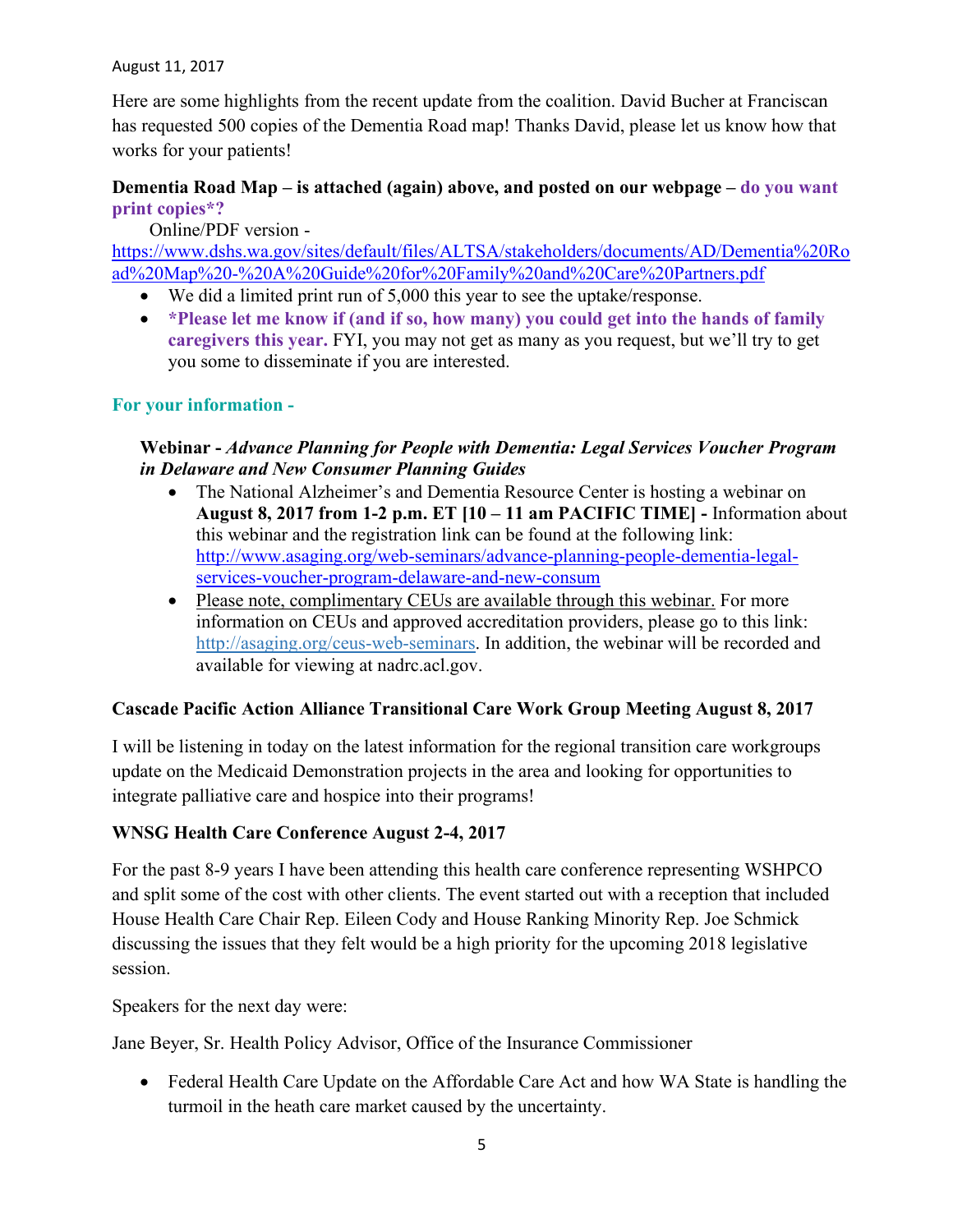(Former) Sen. Linda Evans Parlette, Executive Director North Central Accountable Community of Health, Chelan-Douglas Health District

• Medicaid Transformation Demonstration Projects in her area working with Central Washington Medical Center and the integration of behavioral health with primary care.

Mike Webb, Chief of Staff, Office of the Attorney General discussed current lawsuits and issues that the AG is working on that could impact health care such as the Opioid epidemic and gun safety. He also discussed legislation proposed last session that would have required reporting to the AGs office of significant acquisitions between health care entities in the state that did not move forward this session. He said it was only related to anti-trust issues and not Death with Dignity or women's health care related issues.

The final day presenters were:

Steve Hodgson - Finance and Operations Director Health Systems Quality Assurance, Department of Health

• Professional Licensing Fees-Appropriated versus Non-Appropriate pros and cons

And the political analysis segment with Justin Matheson and Jocalun Hasz – Senate Republican Campaign Committee and Sen. Karen Keiser, Democratic Campaign Committee talking about the upcoming races in the Senate.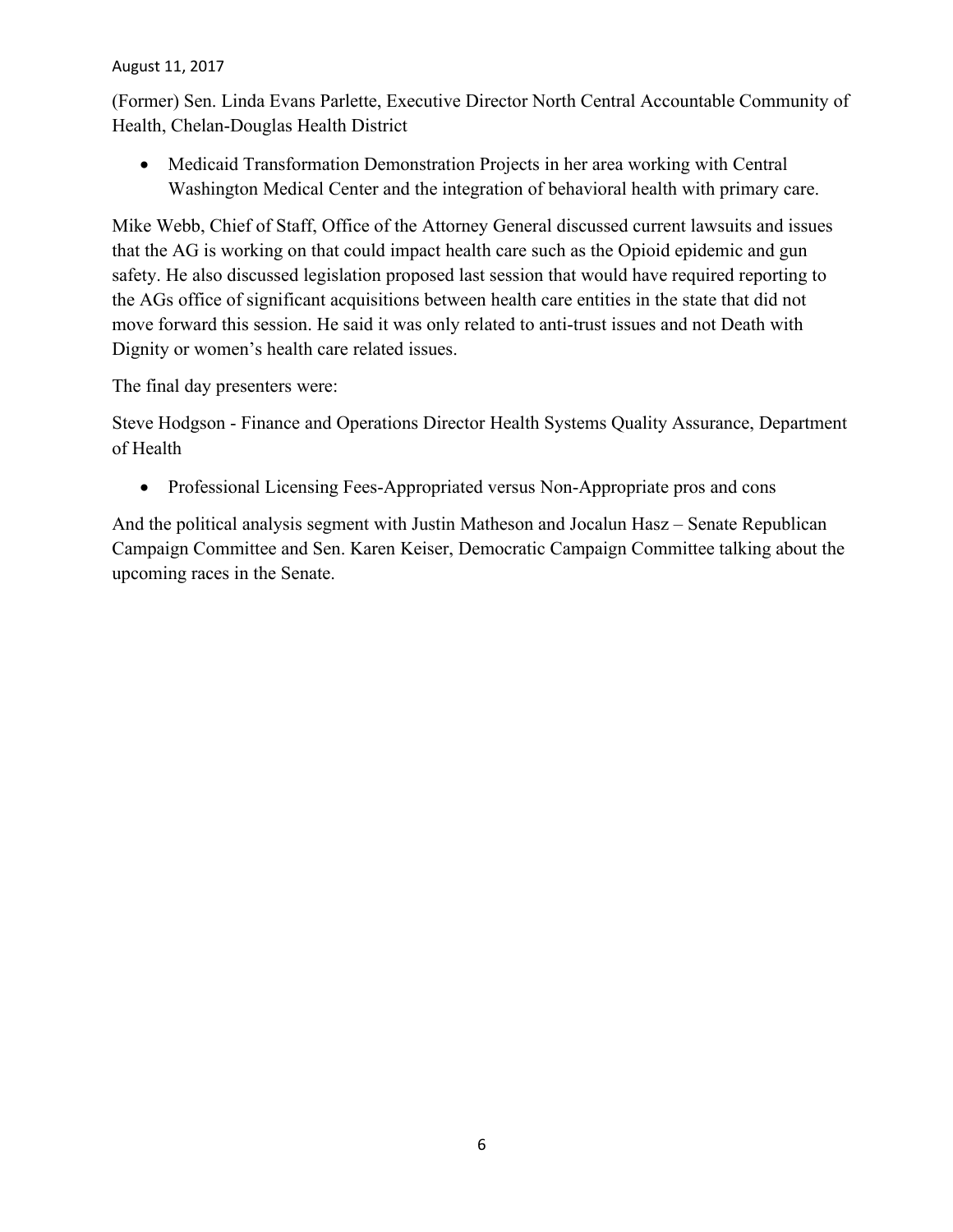# Peterson&Associates P.S.

VANCOUVER CPAs

August 9, 2017

To the Board of Directors Home Care Association of Washington

Ladies and Gentlemen:

Management is responsible for the accompanying financial statements of Home Care Association of Washington (a nonprofit organization), which comprise the statement of financial position – income tax basis – as of July 31, 2017 and July 31, 2016, and the related statements of activities – income tax basis - for the month then ended, and for determining that the income tax basis of accounting is an acceptable financial reporting framework. We have performed a compilation engagement in accordance with Statements on Standards for Accounting and Review Services promulgated by the Accounting and Review Services Committee of the AICPA. We did not audit or review the financial statements nor were we required to perform any procedures to verify the accuracy of completeness of the information provided by management. Accordingly, we do not express an opinion, a conclusion, nor provide any form of assurance on these financial statements.

The financial statements are prepared in accordance with the income tax basis of accounting, which is a basis of accounting other than accounting principles generally accepted in the United States of America.

Management has elected to omit substantially all disclosures ordinarily included in financial statements prepared in accordance with the income tax basis of accounting. If the omitted disclosures were included in the financial statements, they might influence the user's conclusions about the Organization's financial positions and changes in net assets. Accordingly, the financial statements are not designed for those who are not informed about such matters.

#### **Supplemental Information**

The supplementary information contained in Schedule 1 is presented for purposes of additional analysis and is not a required part of the basic financial statements. The information is the responsibility of management. The supplementary information was subject to our compilation engagement; however, we have not audited or reviewed the supplementary information and, accordingly, do not express an opinion or provide any assurance on such supplementary information.

We are not independent with respect to Home Care Association of Washington.

Sincerely,

Deterson & Associatio, PS PETERSON & ASSOCIATES, P.S.

SES:paf p:w\o\stmts\HCAW

**Every Relationship Counts** 

7917 N.E. Hazel Dell Avenue · P.O. BOX 65009 · Vancouver, WA 98665 · VancouverCPA.com 360.574.0644 Vancouver . 503.224.2019 Portland . 360.573.4499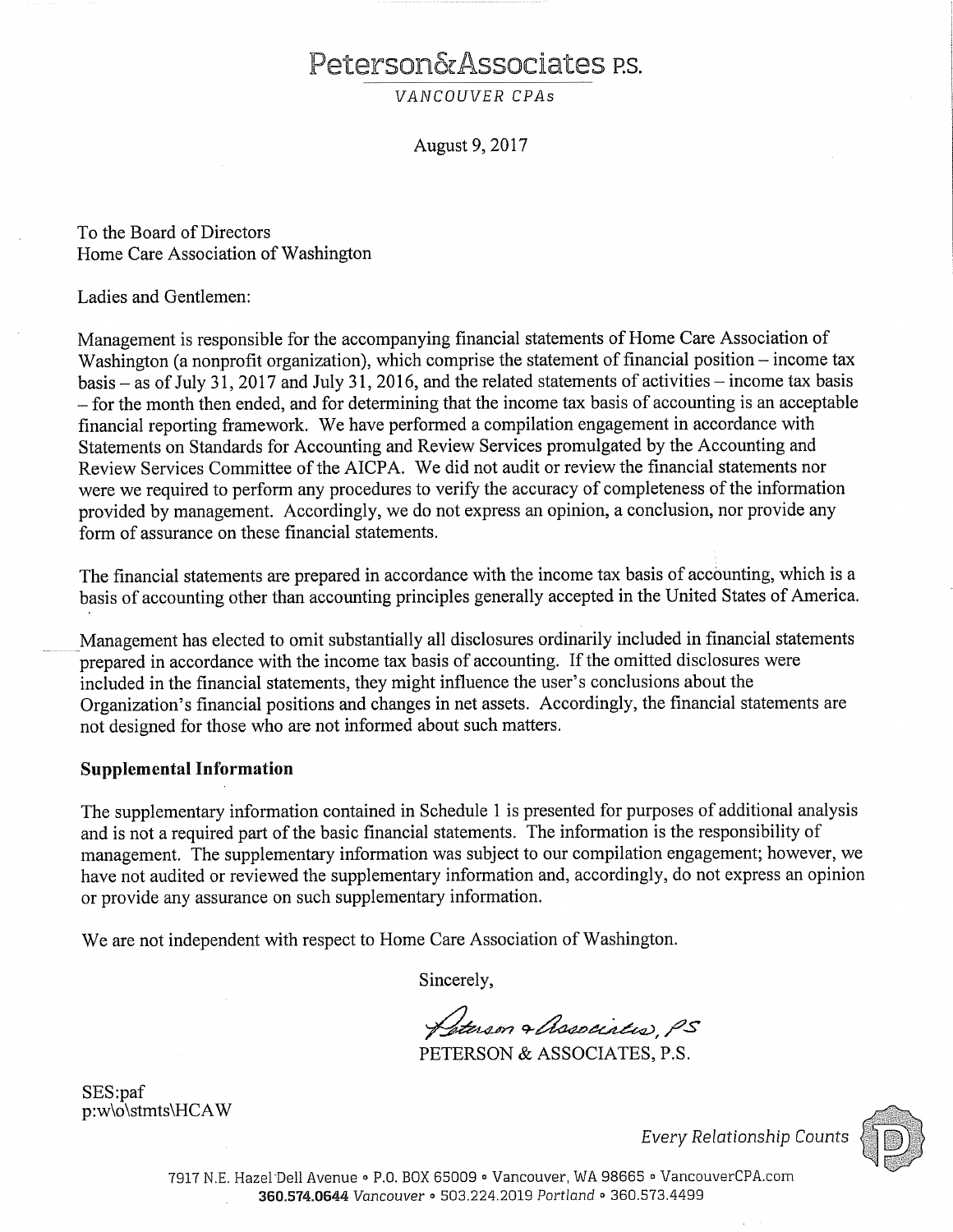# Home Care Association of Washington Statement of Financial Position - Income Tax Basis<br>As of July 31, 2017 and July 31, 2016

|                                                                              | Jul 31, 17         | Jul 31, 16             |
|------------------------------------------------------------------------------|--------------------|------------------------|
| <b>ASSETS</b>                                                                |                    |                        |
| <b>Current Assets</b>                                                        |                    |                        |
| <b>Checking/Savings</b><br>1000 · PCB Checking 0944                          | 32,304.97          | 43,942.32              |
| 1010 · PCB Money Mkt                                                         | 120,237.24         | 147,778.70             |
| 1020 · Baird Cash and Equivalents                                            | 32,491.82          | 36,011.05              |
| 1030 · Bairds Investment Assets                                              | 94,952.99          | 85,321.48              |
| 1050 · Paypal                                                                | 39,896.45          | 1,235.92               |
| <b>Total Checking/Savings</b>                                                | 319,883.47         | 314,289.47             |
| <b>Accounts Receivable</b>                                                   |                    |                        |
| 1200 · Accounts Receivable                                                   | 0.00               | 4,680.00               |
| <b>Total Accounts Receivable</b>                                             | 0.00               | 4,680.00               |
| <b>Other Current Assets</b>                                                  |                    |                        |
| 1300 · Prepaid Expenses                                                      | 1,287.00           | 1,170.00<br>206.40     |
| 1310 · Prepaid Insurance                                                     | 206.31<br>1,440.00 | 1,440.00               |
| 1375 · Prepaid Workshop Expenses                                             |                    |                        |
| $1499 \cdot$ Undeposited Funds                                               | 69.90              | 0.00                   |
| Total Other Current Assets                                                   | 3,003.21           | 2,816.40               |
| <b>Total Current Assets</b>                                                  | 322,886.68         | 321,785.87             |
| <b>TOTAL ASSETS</b>                                                          | 322,886.68         | 321,785.87             |
| <b>LIABILITIES &amp; EQUITY</b><br>Liabilities<br><b>Current Liabilities</b> |                    |                        |
| <b>Other Current Liabilities</b>                                             |                    |                        |
| $2110 \cdot$ Deferred Dues                                                   |                    |                        |
| 2115 · Provider Dues                                                         | 92,177.05          | 107,108.98<br>4,076.73 |
| 2120 Affiliate Dues                                                          | 2,036.89           |                        |
| Total 2110 · Deferred Dues                                                   | 94,213.94          | 111,185.71             |
| 2175 · Deferred Workshop Income                                              | 375.00             | 0.00                   |
| 2360 Payable to HCAW PAC                                                     | 0.00               | 150.00                 |
| <b>Total Other Current Liabilities</b>                                       | 94,588.94          | 111,335.71             |
| <b>Total Current Liabilities</b>                                             | 94,588.94          | 111,335.71             |
| <b>Total Liabilities</b>                                                     | 94,588.94          | 111,335.71             |
| Equity                                                                       |                    |                        |
| 3000 · Unrestricted Net Assets                                               | 202,129.25         | 202,129.25             |
| 32000 · Retained Earnings                                                    | 22,805.77          | 3,359.36               |
| Net Income                                                                   | 3,362.72           | 4,961.55               |
| <b>Total Equity</b>                                                          | 228,297.74         | 210,450.16             |
| TOTAL LIABILITIES & EQUITY                                                   | 322,886.68         | 321,785.87             |

 $\mathcal{A}^{\mathcal{A}}$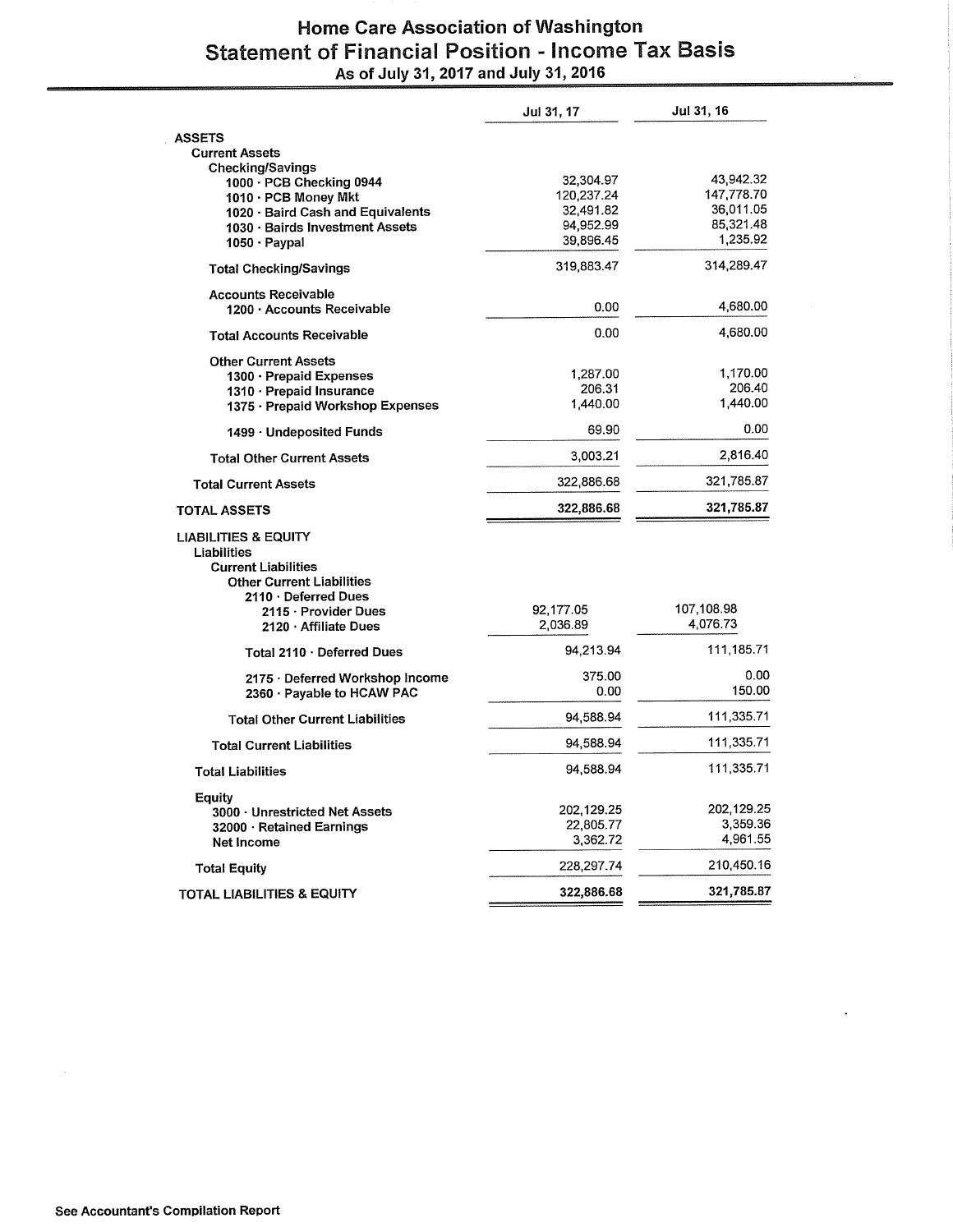## **Home Care Association of Washington Statement of Activities - Income Tax Basis** For the Month Ended July 31, 2017 and 2016

| <b>Ordinary Income/Expense</b><br>Income<br>21,421.80<br>18,435.41<br>4000 · Provider Dues<br>679.46<br>407.38<br>4010 · Affiliate Dues<br>426.00<br>1.644.90<br>4200 · Workshops/Seminars<br>95.40<br>0.00<br>4240 · Job Target/Career Board<br>0.00<br>2,500.00<br>4285 · Affiliate Sponsor<br>5.00<br>0.00<br>4370 · Miscellaneous Income<br>20.07<br>16.34<br>5000 · Interest & Dividends<br>22,647.73<br>23.004.03<br><b>Total Income</b><br><b>Expense</b><br>8,750.00<br>8,750.00<br>7000 · Management/Facilities/Staff/Equ<br>148.77<br>1,177.45<br>7010 · Service Charge Expense<br>6,400.00<br>6,400.00<br>7100 · Executive Director<br>3,200.00<br>3,200.00<br>7130 · Lobbyist/Legislative Consultant<br>103.16<br>103.16<br>7230 · Insurance<br>117.00<br>117.00<br>7290 · Tech. dev/Maint/Website<br>448.95<br>0.00<br>7520 · Board Meetings Expense<br>10.00<br>10.00<br>7580 · Miscellaneous<br>7900 · Workshops/Seminar Expense<br>0.00<br>765.00<br>7915 · Food and Beverage<br>360.00<br>0.00<br>7920 · Technology<br>360.00<br>0.00<br>7900 · Workshops/Seminar Expense - Other<br>360.00<br>1,125.00<br>Total 7900 · Workshops/Seminar Expense<br>19,537.88<br>20,882.61<br><b>Total Expense</b><br>2,121.42<br><b>Net Ordinary Income</b><br><b>Other Income/Expense</b><br>Other Income<br>1,113.70<br>9000 · Baird Change in Market Value<br>127.60<br>9100 · Baird Income and Distributions<br>1,241.30<br><b>Total Other Income</b><br>1,241.30<br><b>Net Other Income</b><br>3,362.72<br>Net Income | <b>Jul 17</b> | <b>Jul 16</b> |
|-------------------------------------------------------------------------------------------------------------------------------------------------------------------------------------------------------------------------------------------------------------------------------------------------------------------------------------------------------------------------------------------------------------------------------------------------------------------------------------------------------------------------------------------------------------------------------------------------------------------------------------------------------------------------------------------------------------------------------------------------------------------------------------------------------------------------------------------------------------------------------------------------------------------------------------------------------------------------------------------------------------------------------------------------------------------------------------------------------------------------------------------------------------------------------------------------------------------------------------------------------------------------------------------------------------------------------------------------------------------------------------------------------------------------------------------------------------------------------------------------------------------------------|---------------|---------------|
|                                                                                                                                                                                                                                                                                                                                                                                                                                                                                                                                                                                                                                                                                                                                                                                                                                                                                                                                                                                                                                                                                                                                                                                                                                                                                                                                                                                                                                                                                                                               |               |               |
|                                                                                                                                                                                                                                                                                                                                                                                                                                                                                                                                                                                                                                                                                                                                                                                                                                                                                                                                                                                                                                                                                                                                                                                                                                                                                                                                                                                                                                                                                                                               |               |               |
|                                                                                                                                                                                                                                                                                                                                                                                                                                                                                                                                                                                                                                                                                                                                                                                                                                                                                                                                                                                                                                                                                                                                                                                                                                                                                                                                                                                                                                                                                                                               |               |               |
|                                                                                                                                                                                                                                                                                                                                                                                                                                                                                                                                                                                                                                                                                                                                                                                                                                                                                                                                                                                                                                                                                                                                                                                                                                                                                                                                                                                                                                                                                                                               |               |               |
|                                                                                                                                                                                                                                                                                                                                                                                                                                                                                                                                                                                                                                                                                                                                                                                                                                                                                                                                                                                                                                                                                                                                                                                                                                                                                                                                                                                                                                                                                                                               |               |               |
|                                                                                                                                                                                                                                                                                                                                                                                                                                                                                                                                                                                                                                                                                                                                                                                                                                                                                                                                                                                                                                                                                                                                                                                                                                                                                                                                                                                                                                                                                                                               |               |               |
|                                                                                                                                                                                                                                                                                                                                                                                                                                                                                                                                                                                                                                                                                                                                                                                                                                                                                                                                                                                                                                                                                                                                                                                                                                                                                                                                                                                                                                                                                                                               |               |               |
|                                                                                                                                                                                                                                                                                                                                                                                                                                                                                                                                                                                                                                                                                                                                                                                                                                                                                                                                                                                                                                                                                                                                                                                                                                                                                                                                                                                                                                                                                                                               |               |               |
|                                                                                                                                                                                                                                                                                                                                                                                                                                                                                                                                                                                                                                                                                                                                                                                                                                                                                                                                                                                                                                                                                                                                                                                                                                                                                                                                                                                                                                                                                                                               |               |               |
|                                                                                                                                                                                                                                                                                                                                                                                                                                                                                                                                                                                                                                                                                                                                                                                                                                                                                                                                                                                                                                                                                                                                                                                                                                                                                                                                                                                                                                                                                                                               |               |               |
|                                                                                                                                                                                                                                                                                                                                                                                                                                                                                                                                                                                                                                                                                                                                                                                                                                                                                                                                                                                                                                                                                                                                                                                                                                                                                                                                                                                                                                                                                                                               |               |               |
|                                                                                                                                                                                                                                                                                                                                                                                                                                                                                                                                                                                                                                                                                                                                                                                                                                                                                                                                                                                                                                                                                                                                                                                                                                                                                                                                                                                                                                                                                                                               |               |               |
|                                                                                                                                                                                                                                                                                                                                                                                                                                                                                                                                                                                                                                                                                                                                                                                                                                                                                                                                                                                                                                                                                                                                                                                                                                                                                                                                                                                                                                                                                                                               |               |               |
|                                                                                                                                                                                                                                                                                                                                                                                                                                                                                                                                                                                                                                                                                                                                                                                                                                                                                                                                                                                                                                                                                                                                                                                                                                                                                                                                                                                                                                                                                                                               |               |               |
|                                                                                                                                                                                                                                                                                                                                                                                                                                                                                                                                                                                                                                                                                                                                                                                                                                                                                                                                                                                                                                                                                                                                                                                                                                                                                                                                                                                                                                                                                                                               |               |               |
|                                                                                                                                                                                                                                                                                                                                                                                                                                                                                                                                                                                                                                                                                                                                                                                                                                                                                                                                                                                                                                                                                                                                                                                                                                                                                                                                                                                                                                                                                                                               |               |               |
|                                                                                                                                                                                                                                                                                                                                                                                                                                                                                                                                                                                                                                                                                                                                                                                                                                                                                                                                                                                                                                                                                                                                                                                                                                                                                                                                                                                                                                                                                                                               |               |               |
|                                                                                                                                                                                                                                                                                                                                                                                                                                                                                                                                                                                                                                                                                                                                                                                                                                                                                                                                                                                                                                                                                                                                                                                                                                                                                                                                                                                                                                                                                                                               |               |               |
|                                                                                                                                                                                                                                                                                                                                                                                                                                                                                                                                                                                                                                                                                                                                                                                                                                                                                                                                                                                                                                                                                                                                                                                                                                                                                                                                                                                                                                                                                                                               |               |               |
|                                                                                                                                                                                                                                                                                                                                                                                                                                                                                                                                                                                                                                                                                                                                                                                                                                                                                                                                                                                                                                                                                                                                                                                                                                                                                                                                                                                                                                                                                                                               |               |               |
|                                                                                                                                                                                                                                                                                                                                                                                                                                                                                                                                                                                                                                                                                                                                                                                                                                                                                                                                                                                                                                                                                                                                                                                                                                                                                                                                                                                                                                                                                                                               |               |               |
|                                                                                                                                                                                                                                                                                                                                                                                                                                                                                                                                                                                                                                                                                                                                                                                                                                                                                                                                                                                                                                                                                                                                                                                                                                                                                                                                                                                                                                                                                                                               |               |               |
|                                                                                                                                                                                                                                                                                                                                                                                                                                                                                                                                                                                                                                                                                                                                                                                                                                                                                                                                                                                                                                                                                                                                                                                                                                                                                                                                                                                                                                                                                                                               |               |               |
|                                                                                                                                                                                                                                                                                                                                                                                                                                                                                                                                                                                                                                                                                                                                                                                                                                                                                                                                                                                                                                                                                                                                                                                                                                                                                                                                                                                                                                                                                                                               |               |               |
|                                                                                                                                                                                                                                                                                                                                                                                                                                                                                                                                                                                                                                                                                                                                                                                                                                                                                                                                                                                                                                                                                                                                                                                                                                                                                                                                                                                                                                                                                                                               |               |               |
|                                                                                                                                                                                                                                                                                                                                                                                                                                                                                                                                                                                                                                                                                                                                                                                                                                                                                                                                                                                                                                                                                                                                                                                                                                                                                                                                                                                                                                                                                                                               |               | 3,109.85      |
|                                                                                                                                                                                                                                                                                                                                                                                                                                                                                                                                                                                                                                                                                                                                                                                                                                                                                                                                                                                                                                                                                                                                                                                                                                                                                                                                                                                                                                                                                                                               |               |               |
|                                                                                                                                                                                                                                                                                                                                                                                                                                                                                                                                                                                                                                                                                                                                                                                                                                                                                                                                                                                                                                                                                                                                                                                                                                                                                                                                                                                                                                                                                                                               |               | 1,727.10      |
|                                                                                                                                                                                                                                                                                                                                                                                                                                                                                                                                                                                                                                                                                                                                                                                                                                                                                                                                                                                                                                                                                                                                                                                                                                                                                                                                                                                                                                                                                                                               |               | 124.60        |
|                                                                                                                                                                                                                                                                                                                                                                                                                                                                                                                                                                                                                                                                                                                                                                                                                                                                                                                                                                                                                                                                                                                                                                                                                                                                                                                                                                                                                                                                                                                               |               | 1,851.70      |
|                                                                                                                                                                                                                                                                                                                                                                                                                                                                                                                                                                                                                                                                                                                                                                                                                                                                                                                                                                                                                                                                                                                                                                                                                                                                                                                                                                                                                                                                                                                               |               | 1,851.70      |
|                                                                                                                                                                                                                                                                                                                                                                                                                                                                                                                                                                                                                                                                                                                                                                                                                                                                                                                                                                                                                                                                                                                                                                                                                                                                                                                                                                                                                                                                                                                               |               | 4,961.55      |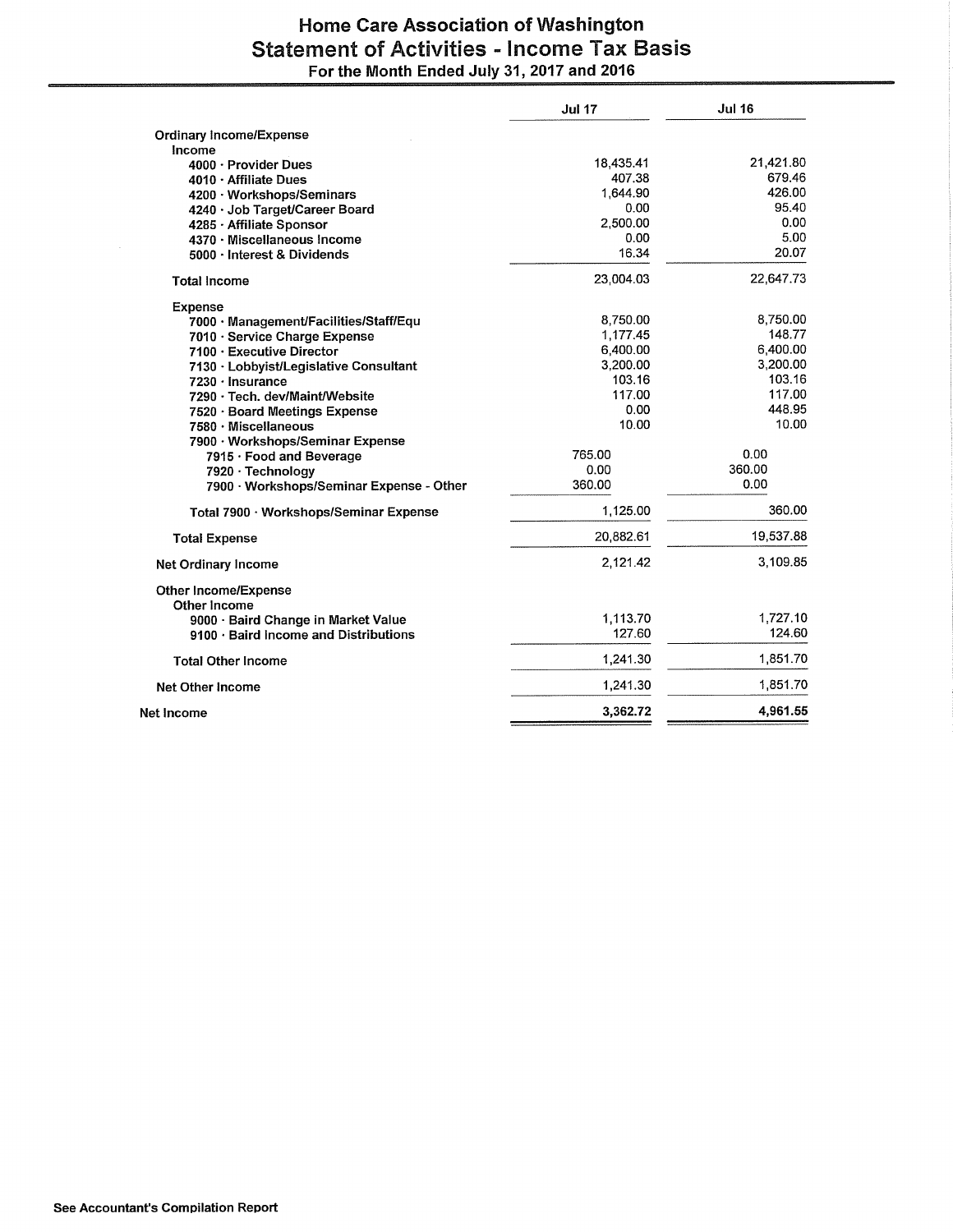#### **Home Care Association of Washington** Schedule 1 - Actual vs Budget Performance For the Month and Twelve Months Ended June 30, 2017

|                                                                                              | Jul 17                      | <b>Budget</b>        | \$ Over Budget              | <b>Jul 17</b>               | <b>YTD Budget</b>    | \$ Over Budget              | <b>Annual Budget</b> |
|----------------------------------------------------------------------------------------------|-----------------------------|----------------------|-----------------------------|-----------------------------|----------------------|-----------------------------|----------------------|
| Ordinary Income/Expense                                                                      |                             |                      |                             |                             |                      |                             |                      |
| Income<br>4000 · Provider Dues<br>4010 Affiliate Dues<br>4100 · Annual Meeting/Conv - Spring | 18,435.41<br>407.38<br>0.00 | 0.00<br>0.00<br>0.00 | 18.435.41<br>407.38<br>0.00 | 18,435.41<br>407.38<br>0,00 | 0.00<br>0.00<br>0.00 | 18,435.41<br>407.38<br>0.00 | 0.00<br>0,00<br>0.00 |
| 4110 · Conf Trade Show Booth                                                                 | 0.00                        | 0.00<br>0.00         | 0.00<br>1,644.90            | 0.00<br>1,644.90            | 0,00<br>0.00         | 0.00<br>1,644.90            | 0.00<br>0.00         |
| 4200 · Workshops/Seminars<br>4240 · Job Target/Career Board                                  | 1,644.90<br>0.00            | 0.00                 | 0.00                        | 0.00                        | 0.00                 | 0.00                        | 0,00                 |
| 4280 · Sponsorships/Endorsements/Rebat                                                       | 0.00<br>2,500.00            | 0.00<br>0.00         | 0.00<br>2,500.00            | 0.00<br>2,500.00            | 0.00<br>0.00         | 0.00<br>2,500.00            | 0.00<br>0.00         |
| 4285 · Affiliate Sponsor<br>4310 · OCS OASIS Partnership                                     | 0.00                        | 0.00                 | 0.00                        | 0.00                        | 0,00                 | 0.00                        | 0.00                 |
| 4370 · Miscellaneous Income                                                                  | 0.00<br>16.34               | 0.00                 | 0.00                        | 0.00<br>16.34               | 0.00                 | 0.00                        | 0.00                 |
| 5000 · Interest & Dividends<br><b>Total Income</b>                                           | 23.004.03                   | 0.00                 | 23,004.03                   | 23,004.03                   | 0.00                 | 23,004.03                   | 0.00                 |
| Expense                                                                                      |                             |                      |                             |                             |                      |                             |                      |
| 7000 · Management/Facilities/Staff/Equ                                                       | 8,750.00                    | 0.00                 | 8,750.00                    | 8,750.00<br>1.177.45        | 0.00<br>0.00         | 8,750.00<br>1,177.45        | 0.00<br>0.00         |
| 7010 · Service Charge Expense<br>7100 · Executive Director                                   | 1,177.45<br>6,400.00        | 0.00<br>0.00         | 1,177.45<br>6,400.00        | 6,400.00                    | 0.00                 | 6,400.00                    | 0.00                 |
| 7110 · Executive Director Expenses                                                           | 0.00                        | 0.00                 | 0.00                        | 0.00                        | 0.00                 | 0.00                        | 0.00                 |
| 7130 · Lobbyist/Legislative Consultant                                                       | 3,200.00<br>0.00            | 0,00<br>0,00         | 3,200.00<br>0.00            | 3,200.00<br>0,00            | 0.00<br>0.00         | 3,200.00<br>0.00            | 0.00<br>0.00         |
| 7150 · Lobbyist Expenses<br>7195 · Policy & Advocacy                                         | 0.00                        | 0.00                 | 0.00                        | 0.00                        | 0.00                 | 0,00                        | 0.00                 |
| 7230 · Insurance                                                                             | 103.16                      | 0,00                 | 103.16                      | 103.16                      | 0.00                 | 103.16                      | 0.00                 |
| 7240 Office Supplies/Equipment<br>7250 · Printing/Stationery                                 | 0.00<br>0.00                | 0.00<br>0,00         | 0.00<br>0.00                | 0.00<br>0.00                | 0.00<br>0.00         | 0.00<br>0.00                | 0.00<br>0.00         |
| 7260 · Photocopies                                                                           | 0.00                        | 0.00                 | 0.00                        | 0.00                        | 0.00                 | 0.00                        | 0.00                 |
| 7290 - Tech. dev/Maint/Website                                                               | 117.00                      | 0.00                 | 117.00                      | 117.00<br>0.00              | 0.00<br>0.00         | 117.00<br>0.00              | 0.00<br>0.00         |
| 7310 · Postage<br>7360 · Product/Service Development                                         | 0.00<br>0.00                | 0.00<br>0,00         | 0.00<br>0.00                | 0.00                        | 0.00                 | 0.00                        | 0.00                 |
| 7370 · NAHC Dues/Other Memberships                                                           | 0.00                        | 0.00                 | 0.00                        | 0.00                        | 0.00                 | 0.00                        | 0.00                 |
| 7390 · Legislative Bulletins<br>7400 · Membership Certificates                               | 0.00<br>0.00                | 0.00<br>0.00         | 0.00<br>0.00                | 0.00<br>0.00                | 0.00<br>0.00         | 0.00<br>0.00                | 0.00<br>0.00         |
| 7440 · Public Relations/ Awards<br>7450 · Committee & Task Force Support                     | 0.00                        | 0.00                 | 0.00                        | 0.00                        | 0.00                 | 0.00                        | 0.00                 |
| 7455 · Committee & Task Force Speaker<br>7450 · Committee & Task Force Support - Other       | 0.00<br>0.00                | 0.00<br>0.00         | 0.00<br>0.00                | 0.00<br>0.00                | 0.00<br>0.00         | 0.00<br>0.00                | 0.00<br>0.00         |
| Total 7450 · Committee & Task Force Support                                                  | 0.00                        | 0.00                 | 0.00                        | 0.00                        | 0.00                 | 0.00                        | 0.00                 |
| 7530 · President's Travel Expense                                                            | 0.00<br>0.00                | 0.00<br>0.00         | 0.00<br>0.00                | 0.00<br>0.00                | 0.00<br>0.00         | 0.00<br>0.00                | 0.00<br>0.00         |
| 7540 Strategic Planning<br>7580 · Miscellaneous                                              | 10.00                       |                      |                             | 10.00                       |                      |                             |                      |
| 7600 · Unallocated Contingency                                                               | 0.00                        | 0.00                 | 0.00                        | 0.00                        | 0,00                 | 0.00                        | 0.00                 |
| 7700 - Annual Mtg/Convention Spring<br>7710 · Speaker                                        | 0.00                        | 0.00                 | 0.00                        | 0.00                        | 0.00                 | 0.00                        | 0.00                 |
| 7715 · Food and Beverage                                                                     | 0.00                        | 0.00                 | 0.00                        | 0.00                        | 0.00                 | 0.00                        | 0.00                 |
| 7720 · Technology<br>7725 · Hand Outs                                                        | 0.00<br>0.00                | 0.00<br>0.00         | 0.00<br>0.00                | 0.00<br>0.00                | 0.00<br>0.00         | 0.00<br>0.00                | 0.00<br>0.00         |
| $7730 \cdot$ Lodging                                                                         | 0.00                        | 0.00                 | 0.00                        | 0.00                        | 0.00                 | 0.00                        | 0.00                 |
| Total 7700 · Annual Mtg/Convention Spring                                                    | 0.00                        | 0.00                 | 0.00                        | 0.00                        | 0.00                 | 0.00                        | 0.00                 |
| 7900 · Workshops/Seminar Expense                                                             |                             |                      |                             |                             |                      |                             |                      |
| 7910 · Speaker<br>7915 · Food and Beverage                                                   | 0.00<br>765.00              | 0.00<br>0.00         | 0,00<br>765.00              | 0.00<br>765.00              | 0.00<br>0.00         | 0.00<br>765.00              | 0.00<br>0.00         |
| 7920 · Technology                                                                            | 0.00                        | 0.00                 | 0.00                        | 0.00                        | 0.00                 | 0.00                        | 0.00                 |
| 7925 · Hand Outs                                                                             | 0.00                        | 0.00                 | 0.00<br>0.00                | 0.00<br>0.00                | 0.00<br>0.00         | 0.00<br>0.00                | 0.00<br>0.00         |
| 7930 · Lodging<br>7900 · Workshops/Seminar Expense - Other                                   | 0.00<br>360.00              | 0.00                 |                             | 360.00                      |                      |                             |                      |
| Total 7900 · Workshops/Seminar Expense                                                       | 1,125.00                    | 0.00                 | 1,125.00                    | 1,125.00                    | 0.00                 | 1,125.00                    | 0.00                 |
| <b>Total Expense</b>                                                                         | 20,882.61                   | 0.00                 | 20,882.61                   | 20,882.61                   | 0.00                 | 20,882.61                   | 0.00                 |
| Net Ordinary Income                                                                          | 2,121.42                    | 0.00                 | 2,121.42                    | 2,121.42                    | 0.00                 | 2,121.42                    | 0.00                 |
| Other Income/Expense                                                                         |                             |                      |                             |                             |                      |                             |                      |
| Other Income<br>9000 · Baird Change in Market Value<br>9100 · Baird Income and Distributions | 1,113.70<br>127.60          |                      |                             | 1,113.70<br>127.60          |                      |                             |                      |
| <b>Total Other Income</b>                                                                    | 1,241.30                    |                      |                             | 1,241.30                    |                      |                             |                      |
| Net Other Income                                                                             | 1,241.30                    |                      |                             | 1,241.30                    |                      |                             |                      |
| Net Income                                                                                   | 3,362.72                    | 0.00                 | 3,362.72                    | 3,362.72                    | 0.00                 | 3,362.72                    | 0.00                 |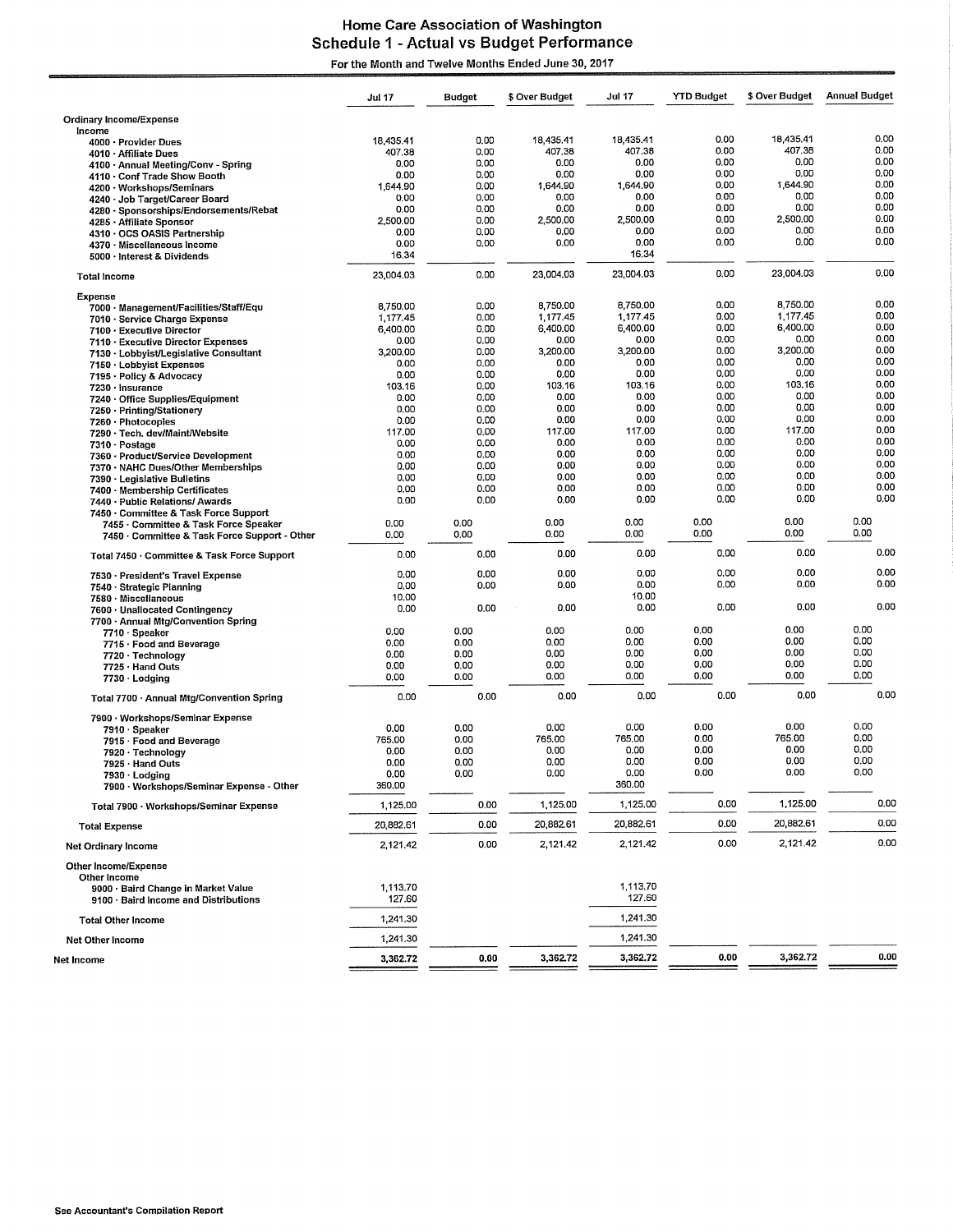| <b>Provider</b>                                                     |                          |                     |               |                                  |        |           |                |
|---------------------------------------------------------------------|--------------------------|---------------------|---------------|----------------------------------|--------|-----------|----------------|
|                                                                     |                          |                     |               |                                  |        | Actual    | Contracted     |
| <b>Contact Name</b>                                                 | Phone                    | <b>First Name</b>   | Last Name     | Email                            | FTE's  | Employees | Staff          |
| A Helping Hand                                                      |                          | Tammy               | Ring          | tammy@ahelpinghandnw.com         | 20     | 170       | 0              |
| <b>Alliance Nursing</b>                                             | 425.483.3303             | Heather             | Navarre       | heathern@alliancenursing.com     | 100    | 128       | 0              |
| Assured Home Health, Hospice & Home Care/LHC Group                  |                          |                     |               |                                  |        |           |                |
|                                                                     | Arlington 360.659.1487   | Donna               | Zahnow        | dinna.zahnow@lhcgroup.com        |        |           |                |
|                                                                     | Federal Way 253.838.7916 | Donna               | Zahnow        | dinna.zahnow@lhcgroup.com        |        |           |                |
|                                                                     | Seattle 206.364.1484     | Julia               | Leslie        |                                  |        |           |                |
|                                                                     | Marysville               | Tina                | Ackerson      | tina.ackerson@lhcgroup.com       |        |           |                |
|                                                                     | Spokane 509.747.2462     | Lisa                | Chelle Smith  | chelle.smith@lhcgroup.com        |        |           |                |
|                                                                     | Chewelah 509.935.0509    | Lisa                | Chelle Smith  | chelle.smith@lhcgroup.com        |        |           |                |
|                                                                     | Centralia 360.330.2640   | JoAnna              | McGeogheagan  | joanna.mcgeoghegan@lhcgroup.com  |        |           |                |
|                                                                     | Olympia 360.236.9204     | Heather             | Zuchowski     | heather.zuchowski@lhcgroup.com   |        |           |                |
|                                                                     | Aberdeen 360.537.2743    | Nicole              | Wilder        | nicole.wilder@lhcgroup.com       |        |           |                |
|                                                                     | Longview 360.578.5946    | Nicole              | Wilder        | nicole.wilder@lhcgroup.com       |        |           |                |
|                                                                     | Moses Lake 509.765.1856  | <b>Bryce</b>        | Cox           | bryce.cox@lhcgroup.com           | 20     | 31        | $\overline{2}$ |
| Avail Home Health, Inc.                                             | 509.966.8000             | Ann                 | Clasey        | ann@availhome.com                |        |           |                |
| <b>Beam For Seniors</b>                                             | 503.798.1478             | Ann                 |               | lori.colwell@beamforseniors.com  | 12     | 38        | 0              |
| Careage Home Health                                                 | 425.519.1265             | Hamidah             | Virani        | hvirani@careagehealth.com        |        | 56        | 5              |
| CareForce                                                           | 425.712.1999             | Sam                 | Miller        | sammiller@careforce.com          | 50     | 120       | 0              |
| Central Washington Hospital Homecare Services                       | 509.665.6049             | Dixie               | Randall       | dixie.randall@cwhs.com           | 55.45  | 72        | $\mathsf 0$    |
| Community Home Health & Hospice                                     | 360.425.8510             | Cari                | Clizbe        | cari.clizbe@chhh.org             |        | 303       | 11             |
| Estelita Su Homecare                                                | 206.510.8902             | Miraluna            | Su            | ms.miraluna@gmail.com            | 5      | 5         | 0              |
| <b>Evergreen Homecare Services</b>                                  | 425.899.3300             | Brent               | Korte         | bmkorte@evergreenhealthcare.org  |        |           |                |
| Frontier Home Health & Hospice                                      | 509.422.8621             | Gloria              | Lay           | glay@frontierhhh.com             | 25     | 43        | $\mathbf{1}$   |
| <b>Healthy Options</b>                                              | 509.663.9585             | Tracy               | Stoddard      | tstoddard@colonialcg.com         | 8      | 15        | 0              |
| Highline Home Health & Hospice                                      | 206.439.9095             | Carolyn             | <b>Bonner</b> | cbonner@highlinemedical.org      | 39     | 50        | 3              |
| <b>HopeBridge Services</b>                                          | 509.452.0509             | Jonathan            | Eggleston     | jonathane@focusednursing.com     |        |           |                |
| Island Hospital Home Health                                         | 360.299.1302             | Flora (Penny)       | Snarrenberg   | psnarrenberg@islandhospital.org  | 16.7   | 20        | 0              |
| Jefferson Healthcare Home Health & Hospice                          | 360.385.0610             | Deborah             | Kaldahl       | dkaldahl@jeffersonhealthcare.org | 13     | 16        | 0              |
| Kaiser Permanente of Washington                                     | 206.326.4548             | Carol               | Wilson        | wilson.c@ghc.org                 | 269.66 | 339       | 24             |
| Kaiser Permanente Continuing Care Services Home Health 503.499.5200 |                          | Mynell              | Lee Harper    | mynell.lee.harper@kp.org         |        |           |                |
| Kindred at Home (Gentiva Health Services)                           | 253.442.4178             | Marilou             | Church        | marilou.church@gentiva.com       | 21     | 38        | $\mathbf{1}$   |
|                                                                     | Bellevue 425.827.2415    | Marla               | Mallat        | marla.mallatt@gentiva.com        | 20     | 30        | $\mathbf{1}$   |
|                                                                     | Kent 253.442.4178        | Tammi               | Reeser        | tammi.reeser@gentiva.com         |        |           |                |
|                                                                     | Bremerton 360.373.6966   | Margaret (Peg Posey |               | margaret.posey@gentiva.com       | 41     | 41        | 0              |
|                                                                     | Seattle 206.729.7773     | David               | Dunston       | david.dunston@gentiva.com        | 24     | 37        | $\mathbf{1}$   |
|                                                                     | Tacoma 253.475.6862      | Melissa             | Nickel        | melissa.nickel@gentiva.com       | 39     | 45        | $\mathbf{1}$   |
|                                                                     | Vancouver 360.253.7746   | Deborah             | Bernal        | deborah.bernal@gentiva.com       | 32     | 24        | 0              |
|                                                                     | Spokane 509.464.4970     | Karen               | White         | karen.white@gentiva.com          |        |           |                |
| Klickitat Valley Health Home Health & Hospice                       | 509.773.0380             | Kyna                | Bighorn       | kbighorn@kvhealth.net            | 6      | 9         | 3              |
| Lifecare/LHC Group                                                  | 606.676.6031             | Gail                | Roberts       | cheryl.chelette@lhcgroup.com     |        |           |                |
| Martha & Mary At Home                                               | 442.587.1360             | Diane               | Wasson        | dwasson@mmhc.org                 |        |           |                |
|                                                                     |                          |                     |               |                                  |        |           |                |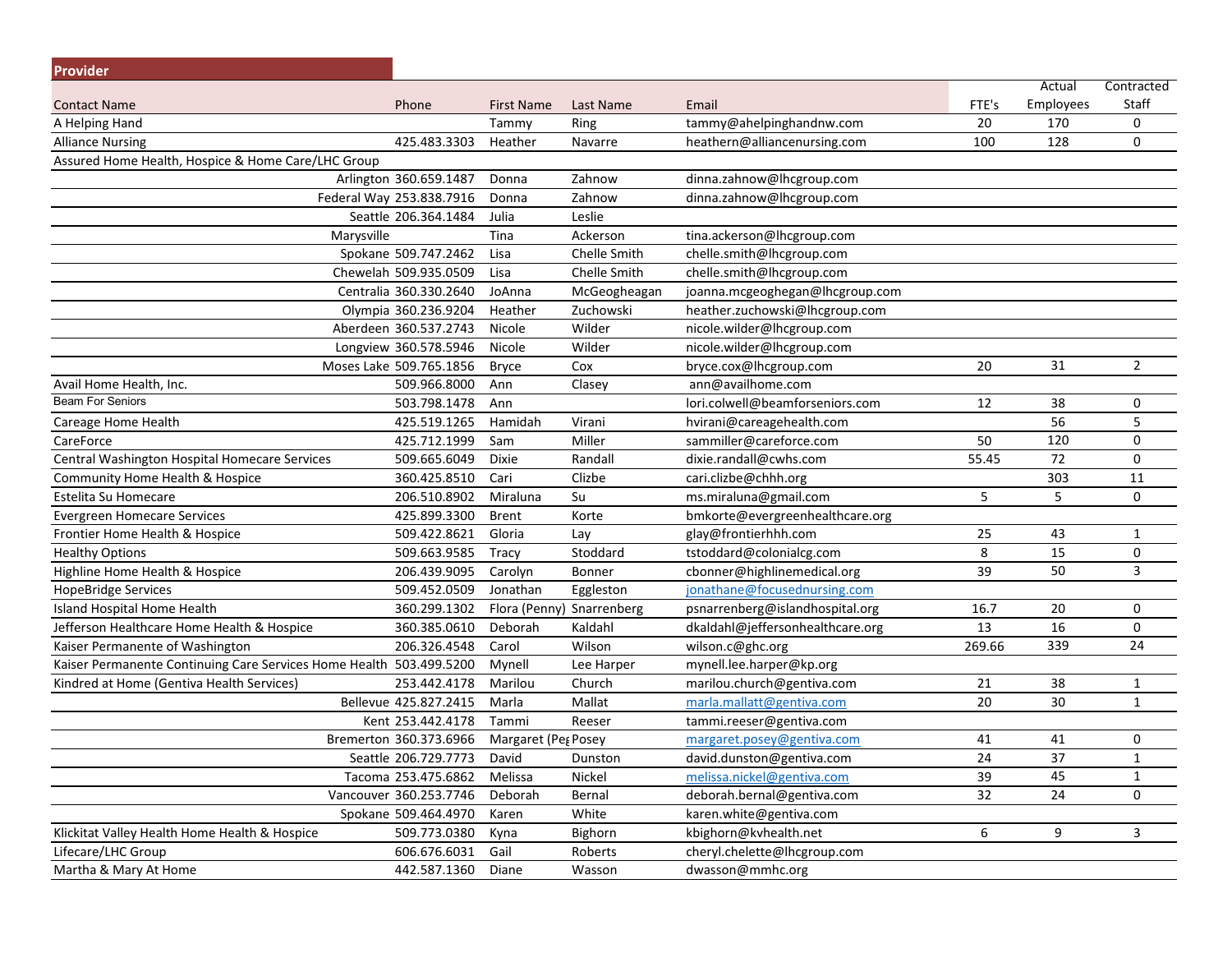| <b>Maxim Healthcare Services</b>                                   | 253.671.9909            | Kris                | Frank               | krfrank@maxhealth.com                                                      | 54    | 780 | 0            |
|--------------------------------------------------------------------|-------------------------|---------------------|---------------------|----------------------------------------------------------------------------|-------|-----|--------------|
| <b>Memorial Home Care Services</b>                                 | 509.574.3600            | Amber               | Hahn-Keenan         | amberhahnkeenan@yvmh.org                                                   | 99.5  | 152 | $\mathbf{1}$ |
| Mountainview Home Health, LLC                                      | 509.576.0800            | Elizabeth           | Pesek               | epesek@mountainviewhh.org                                                  | 26.5  | 32  | 0            |
| MultiCare Good Samaritan Home Health & Hospice                     | 253.301.6400            | Deb                 | Baumann             | deb.baumann@multicare.org                                                  |       |     |              |
| Olympic Home Health                                                | 360.417.7315            | Stephanie           |                     | McDonald-Schneid(smcdonaldsch@olympicmedical.org                           | 53    | 61  | $\mathbf{1}$ |
| PeaceHealth Southwest Washington Medical Center                    | 360.759.1500            |                     |                     |                                                                            |       |     |              |
| <b>Providence Home Services</b>                                    | 425.525.6800            |                     |                     |                                                                            |       |     |              |
| Providence Hospice & Home Care of Snohomish County                 | 425.261.4800            | Nancy               |                     | Rickerson Nohavec nancy.rickerson@providence.org                           |       |     |              |
| Providence SoundHomeCare and Hospice                               | 360.459.8311            | Marjorie            | Parker              | marjorie.parker@providence.org                                             |       |     |              |
| Providence St. Mary Home Health                                    | 509.522.5710            | Dawn                | Adams               | dawn.adams@providence.org                                                  | 32.26 | 40  | 0            |
| Providence VNA Home Health                                         | 509.534.4300            | Debra               | Rappuchi            | debbie.rappuchi@providence.org                                             |       |     |              |
| PSA Health Care                                                    | 360.651.0520            | Kyle                | Long                | klong@psahealthcare.com                                                    |       |     |              |
| Sunshine Home Health Care, LLC                                     | 509.321.9050            | Gretchen            | Anderson            | Gretchen@shhc-llc.com                                                      | 27    | 33  | 0            |
| <b>Trios Home Health Care</b>                                      | (509) 582-2273 Barbara  |                     | Edwards             | barbara.edwards@trioshealth.org                                            | 19.6  | 24  | 0            |
| <b>Visiting Health Services</b>                                    | 541.296.7280            | Katherine           | Kahler              | kathyk@mcmc.net                                                            | 51    | 66  | $\mathbf{1}$ |
| Wesley Homes at Home, LLC                                          | 206.870.1128            | Melinda             | Moore               | mmoore@wesleyhomes.org                                                     | 47.6  | 80  | 9            |
| Yakima Regional Home Health & Hospice                              | 509.575.5093            | LaDonna             | Chambard            | ladonna.chambard@hma.com                                                   |       |     |              |
| Individual                                                         |                         |                     |                     |                                                                            |       |     |              |
| <b>Contact Name</b>                                                | Phone                   | <b>First Name</b>   | Last Name           | Email                                                                      |       |     |              |
| Fran Sisson                                                        | 360.461.9306            | Fran                | Sisson              | frans2580@gmail.com                                                        |       |     |              |
| Jennifer Derosa                                                    |                         |                     |                     |                                                                            |       |     |              |
|                                                                    |                         |                     |                     |                                                                            |       |     |              |
| <b>Affiliate Organization</b>                                      |                         |                     |                     |                                                                            |       |     |              |
| <b>Contact Name</b>                                                | Phone                   | <b>First Name</b>   | Last Name           | Email                                                                      |       |     |              |
| Ashley House                                                       | 253.533.9050            | Michael             | Pugsley             | mike@ashleyhousekids.com                                                   | 58    | 85  | 0            |
| Professional Registry of Nursing, Inc                              |                         | Jay                 | Crosby              | jlcrosby@prninc.net                                                        |       |     |              |
| Visiting Physicians Association                                    | 206.778.0367            | Sonja               | Zimmer              | sozimmer@visitingphysicians.com                                            |       |     |              |
| Qualis Health                                                      |                         | Jeffery             | Sobotka             | jeffs@qualishealth.org                                                     |       |     |              |
| Providence Home Health                                             |                         | Deborah             | Kelly               | homeservices3@providence.org                                               |       |     |              |
| <b>Affiliate Sponsor</b>                                           |                         |                     |                     |                                                                            |       |     |              |
| <b>Contact Name</b>                                                | Phone                   | <b>First Name</b>   | Last Name           | Email                                                                      |       |     |              |
| McKesson - Amy Adams                                               | 800.328.8111 x. Amy     |                     | Adams               | amy.adams@mckesson.com                                                     |       |     |              |
| Shield Healthcare                                                  | 661.294.4200 x. Loraine |                     | Meneses             | Imeneses@shieldhealthcare.com                                              |       |     |              |
| VisitCall, Ampersand International Inc.                            |                         | Ilya                | Vetrov              | ivv@ampersand-intl.com                                                     |       |     |              |
|                                                                    |                         |                     |                     |                                                                            |       |     |              |
| <b>Individual Affiliate</b>                                        |                         |                     |                     |                                                                            |       |     |              |
| <b>Contact Name</b>                                                | Phone                   | First Name          | Last Name           | Email                                                                      |       |     |              |
| Breakthrough Resources, Inc                                        | 206.295.7532            | Nancy               | James               | nancytjames@comcast.net                                                    |       |     |              |
| Donna Goodwin Consulting                                           | 509.238.6917            | Donna               | Goodwin             | goodwndr@aol.com                                                           |       |     |              |
| Kenyon HomeCare Consulting, LLC                                    | 206.721.5091            | Ginny               | Kenyon              | gkenyon@kenyonhcc.com                                                      |       |     |              |
| <b>POL Consulting</b>                                              | 425.299.1353            | Pat                 | O'Maley-Lanphear    | pomaleyconsulting@gmail.com                                                |       |     |              |
| <b>Wallin Enterprises</b>                                          | 425.922.8397            | Terri               | Wallin              | terri@wallinenterprises.com                                                |       |     |              |
|                                                                    |                         |                     |                     |                                                                            |       |     |              |
| <b>Margaret Shepherd Associates</b><br>GC Bookkeeping Services LLC | 206.285.2328            | Margaret<br>Susette | Shepherd<br>Gilliam | margaret@margaretshepherdassociates.com<br>s.gilliam@gcbookkeepingserv.com |       |     |              |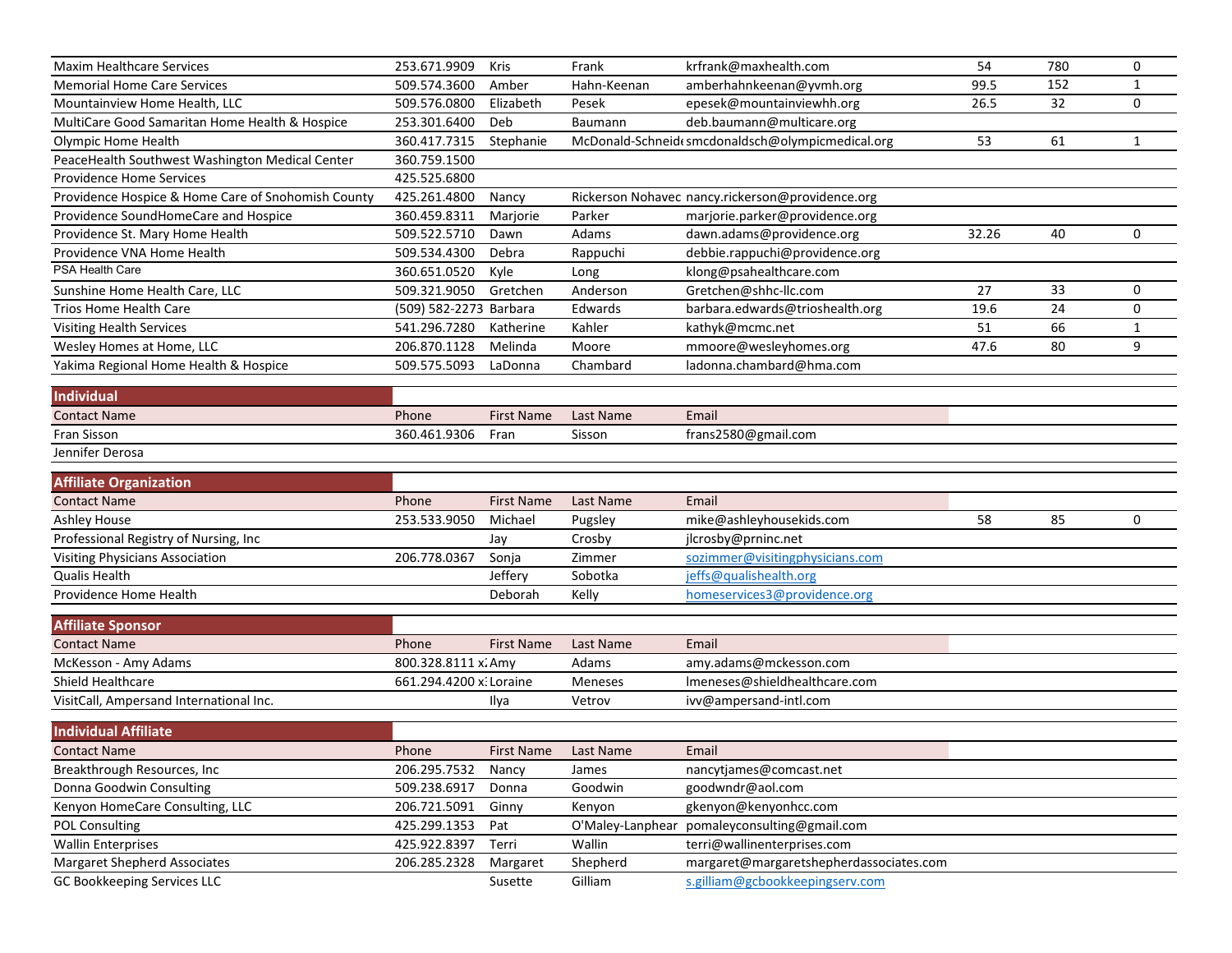| CareForce                                     | CareForce                                                                                     |
|-----------------------------------------------|-----------------------------------------------------------------------------------------------|
| Circle of Life Caregiver Cooperative          | Circle of Life Caregiver Cooperative                                                          |
| Duck Pond Group II                            | Duck Pond Group II                                                                            |
| Elite Home Health and Hospice                 | Elite Home Health and Hospice                                                                 |
| <b>Evergreen Homecare Services</b>            | <b>Evergreen Homecare Services</b>                                                            |
| Frontier Home Health & Hospice                | Frontier Home Health & Hospice, LLC                                                           |
| Hannah's Home Care Agency                     | Hannah's Home Care Agency                                                                     |
| Harbors Home Health and Hospice               | Harbors Home Health and Hospice                                                               |
| Jackie Weber                                  | <b>Healthy Options</b>                                                                        |
| Highline Home Health & Hospice                | Highline Home Health & Hospice                                                                |
| Home Health Care & Hospice of Whidbey General | Home Health Care & Hospice of Whidbey General                                                 |
| Hospice of Kitsap County                      | Hospice of Kitsap County                                                                      |
| Island Hospital Home Health                   | Island Hospital Home Health                                                                   |
| Jefferson Healthcare Home Health & Hospice    | Jefferson Healthcare Home Health & Hospice                                                    |
| Kline Galland Home Health                     | Kline Galland Home Health                                                                     |
| Lisa Ohge                                     | KVH - Home Health - Hospice                                                                   |
| Martha & Mary At Home                         | Martha & Mary At Home                                                                         |
| <b>Maxim Healthcare Services</b>              | <b>Maxim Healthcare Services</b>                                                              |
|                                               | MultiCare Good Samaritan Home Health & Hospice MultiCare Good Samaritan Home Health & Hospice |
| Providence SoundHomeCare and Hospice          | Providence SoundHomeCare and Hospice                                                          |
| Sunshine Home Health Care, LLC                | Sunshine Home Health Care, LLC                                                                |
| <b>Trios Home Health Care</b>                 | <b>Trios Home Health Care</b>                                                                 |
| Wesley Homes at Home, LLC                     | Wesley Homes at Home, LLC                                                                     |
| Yakima Home Health, LLC                       | Yakima Regional Home Health & Hospice                                                         |
| <b>Olympic Home Health</b>                    |                                                                                               |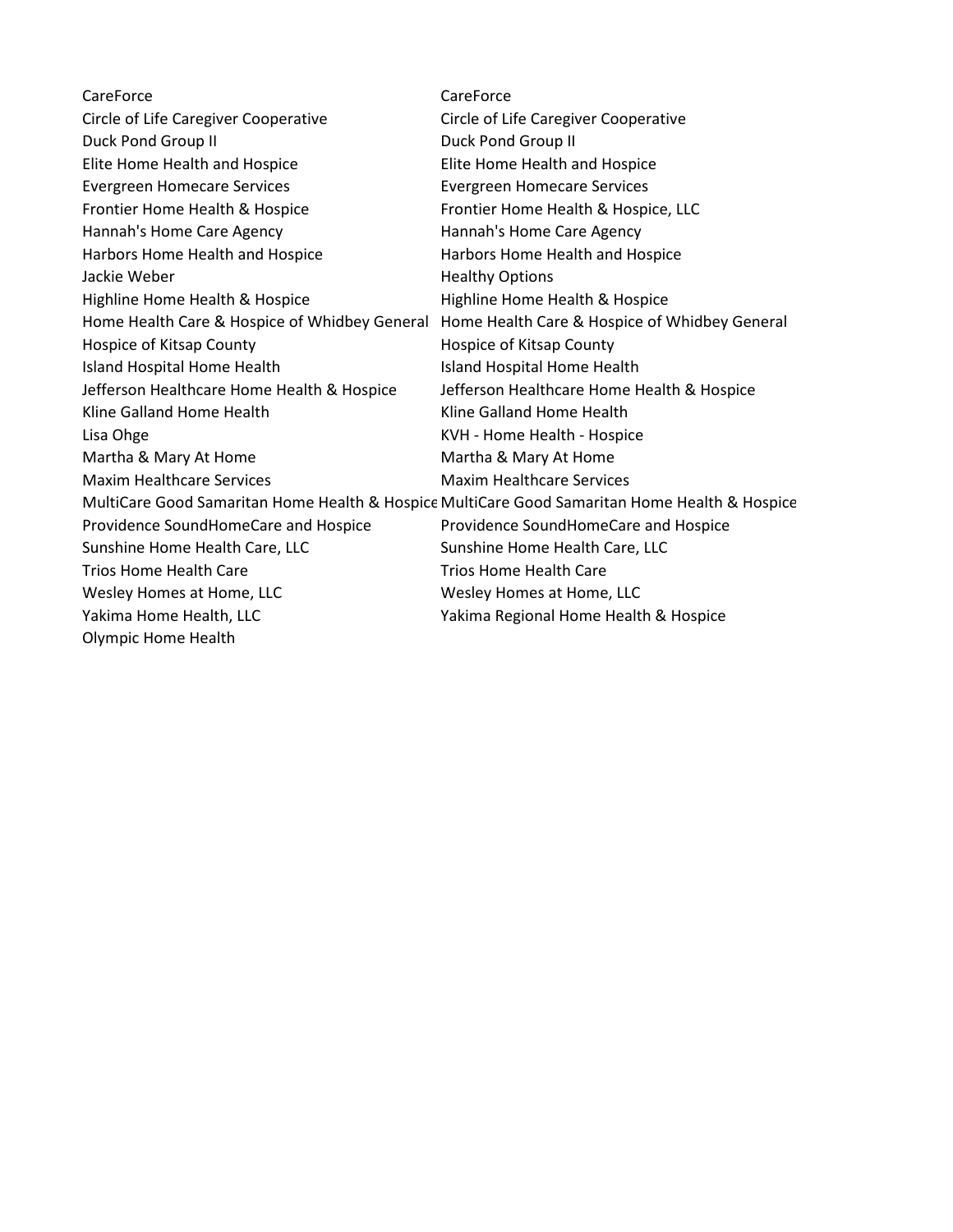| 19401 40th Ave W, Ste 205         | Lynnwood                        | <b>WA</b>        | 98036 Sam    |                    |                     |
|-----------------------------------|---------------------------------|------------------|--------------|--------------------|---------------------|
| 103 E. Holly Street, Ste 408      | Bellingham                      | <b>WA</b>        | 98225 JoAnn  |                    |                     |
| 3916 S. 198th Street              | SeaTac                          | <b>WA</b>        |              | 98188 Kathleen     |                     |
| 1372 Bridge Street                | Clarkston                       | <b>WA</b>        | 99403 Brian  |                    |                     |
| 12040 NE 128th Street, MS #103    | Kirkland                        | <b>WA</b>        | 98034 Stacy  |                    |                     |
| 800 South Jasmine Street, Suite 2 | Omak                            | <b>WA</b>        | 98841 Gloria |                    |                     |
| 10202 Pacific Ave S               | Suite 208                       | Tacoma           | <b>WA</b>    | 98444 Felita       |                     |
| 201 Seventh Street                |                                 | Hoquiam          | <b>WA</b>    | 98550 Missy        |                     |
| 620 N Emerson                     | Ste 300                         | Wenatchee        | <b>WA</b>    | 98801 Jackie       |                     |
| PO Box 48279                      |                                 | Seattle          | <b>WA</b>    |                    | 98148 Carolyn       |
| 101 North Main Street             |                                 | Coupeville       | <b>WA</b>    | 98239-341: karen   |                     |
| 10356 Silverdale Way              | PO Box 3416                     | Silverdale       | <b>WA</b>    |                    | 98383 Corrigan      |
| 1211 24th Street                  |                                 | Anacortes        | <b>WA</b>    |                    | 98221 Flora (Penny) |
| 2500 W Sims Way, Suite 300        |                                 | Port Townsend WA |              |                    | 98368 Deborah       |
| 5950 6th Ave S.                   | Suite 100                       | Seattle          | <b>WA</b>    | 98108 Pam          |                     |
| 401 E. Mountain View Ave, #3      |                                 | Ellensburg       | <b>WA</b>    |                    | 98926 Wendy         |
| <b>PO Box 127</b>                 | 19160 Front St NE               | Poulsbo          | <b>WA</b>    |                    | 98370 Meredythe     |
| 4301 S. Pine Street, Suite 505    |                                 | Tacoma           | <b>WA</b>    | 98409 Rob          |                     |
| 3901 S. Fife St.                  | PO Box 5200, MS 3901-1-H Tacoma |                  | WA           | 98415-020(Margaret |                     |
| 3432 South Bay Road NE            |                                 | Olympia          | WA           |                    | 98506 Marjorie      |
| 919 S. Raymond Rd                 |                                 | Spokane          | <b>WA</b>    | 99206 Lisa         |                     |
| 18 N. Auburn                      |                                 | Kennewick        | <b>WA</b>    |                    | 99336 Barbara       |
| 815 S 216th Street                |                                 | Des Moines       | <b>WA</b>    | 98198 Tom          |                     |
| 7 South 10th Avenue               |                                 | Yakima           | <b>WA</b>    |                    | 98902 LaDonna       |
| 939 Caroline St.                  |                                 | Port Angeles     | WA           | 98362 Sisson       |                     |
|                                   |                                 |                  |              |                    |                     |